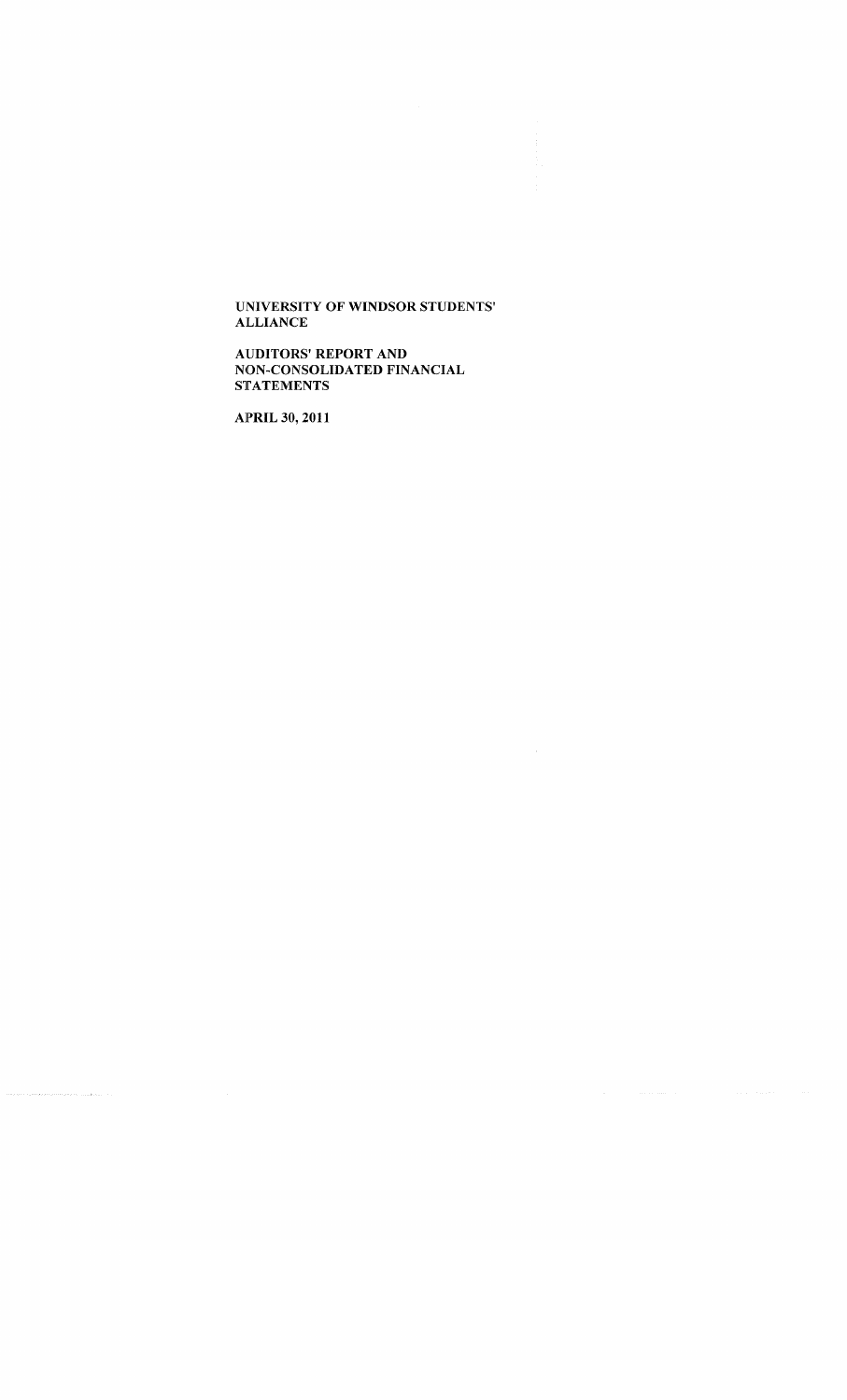

**INDEPENDENT AUDITORS' REPORT**

To the Members of University of Windsor Students' Alliance

#### **Report on the Financial Statements**

We have audited the accompanying non-consolidated financial statements of University of Windsor Students' Alliance, which comprise the non-consolidated statement of financial position as at April 30, 2011, and the non-consolidated statements of operations, change in fund balances and trust obligation and cash flows for the year then ended, and a summary of significant accounting policies and other explanatory information.

#### **Management's Responsibility for the Financial Statements**

Management is responsible for the preparation and fair presentation of these non-consolidated financial statements in accordance with Canadian generally accepted accounting principles and for such internal control as management determines is necessary to enable the preparation of financial statements that are free from material misstatement, whether due to fraud or error.

#### **Auditors' Responsibility**

Our responsibility is to express an opinion on these non-consolidated financial statements based on our audit. We conducted our audit in accordance with Canadian generally accepted auditing standards. Those standards require that we comply with ethical requirements and plan and perform the audit to obtain reasonable assurance abont whether the financial statements are free from material misstatement.

An audit involves performing procedures to obtain audit ewdence about the amounts and disclosures m the financial statements. The procedures selected depend on the auditors' judgment, including the assessment of the risks of material misstatement of the financial statements, whether due to fraud or error. In making those risk assessments, the auditors considers internal control relevant to the entity's preparation and fair presentation of the financial statements in order to design audit procedures that are appropriate in the circumstances, but not for the purpose of expressing **an** opinion on the effectiveness of the entity's internal control. An audit also mcludes evaluating the appropriateness of accounting policies used and the reasonableness of accounting estimates made by management, as well as evaluating the overall presentation of the non-consolidated financial statements.

We believe that the audit evidence we have obtained is sufficient and appropriate to provide a basis for our audit opinion.

#### **Opinion**

In our opinion, the non-consolidated financial statements present fairly, in all material respects, the operations of University of Windsor Students' Alliance as at April 30, 2011, and its operations and its cash flows for the year then ended in accordance with Canadian generally accepted accounting principles.

Collins Bancu Windsor LLP.

August 9, 2011 2011 2012 12:30 12:30 12:30 12:30 12:30 12:30 12:30 12:30 12:30 12:30 12:30 12:30 12:30 12:30 12:30 12:30 12:30 12:30 12:30 12:30 12:30 12:30 12:30 12:30 12:30 12:30 12:30 12:30 12:30 12:30 12:30 12:30 12:30

This office is independently owned **and operated by Collins** Barrow Windsor LLP. The Collins Barrow trademarks are used under **license.**



3260 Devon Drive Windsor, Ontario, Canada N8X 4L4

T. 519.258.5800 F. 519.256.6152 email: windsor @ collinsbarrow.com website: www.collinsbarrow.com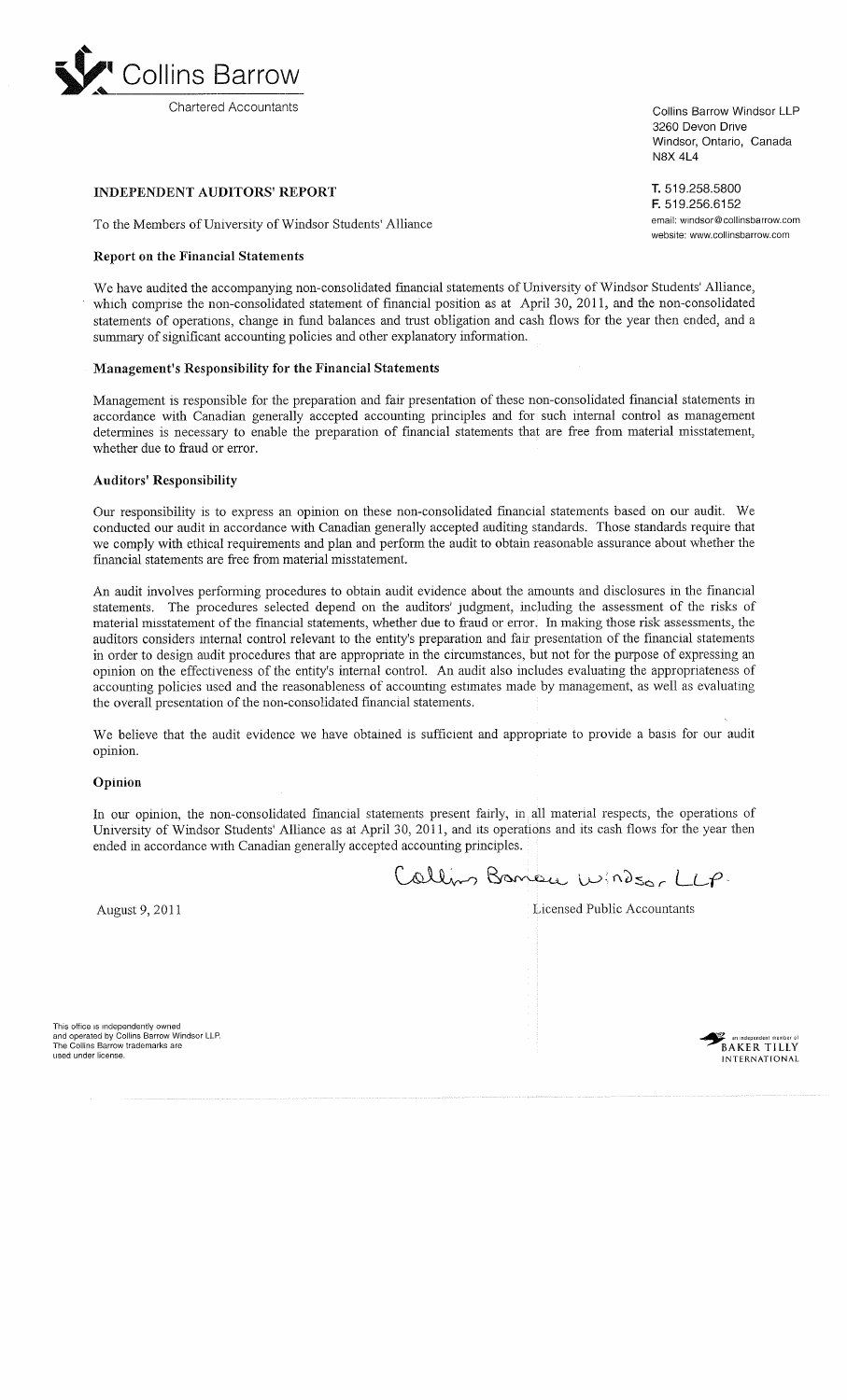# FINANCIAL STATEMENTS

APRIL **30, 2011**

 $\bar{z}$ 

| Non-consolidated statement of operations                                   |           |
|----------------------------------------------------------------------------|-----------|
| Non-consolidated statement of change in fund balances and trust obligation | 2         |
| Non-consolidated statement of financial position                           | $3 - 4$   |
| Non-consolidated statement of cash flows                                   |           |
| Notes to non-consolidated financial statements                             | $6 - 12$  |
| Supplementary financial information                                        | $13 - 24$ |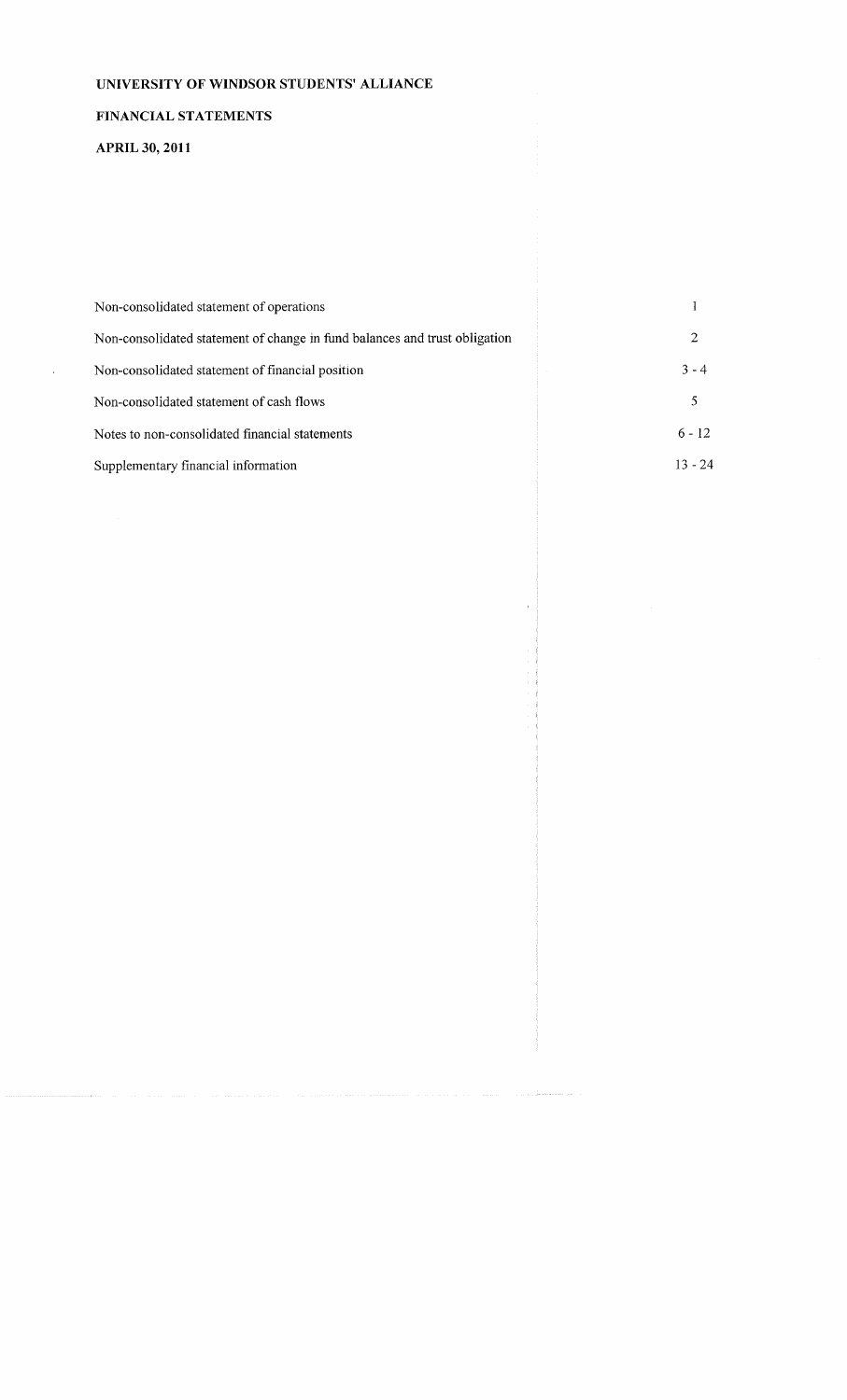### **NON-CONSOLIDATED STATEMENT OF OPERATIONS**

# **YEAR ENDED APRIL 30, 2011**

|                                         | Operating<br>2011 | <b>CAW Student</b><br>Centre<br>2011 | Lance<br>2011         | Scholarship<br>2011      | Health &<br>Dental<br>(note 4)<br>2011           | <b>Student</b><br>Refugee<br>2011 | Special<br><b>Need</b><br>2011 | Capital<br>2011 | <b>TOTAL</b><br>2011 | <b>TOTAL</b><br>2010 |
|-----------------------------------------|-------------------|--------------------------------------|-----------------------|--------------------------|--------------------------------------------------|-----------------------------------|--------------------------------|-----------------|----------------------|----------------------|
| <b>REVENUE</b>                          |                   |                                      |                       |                          |                                                  |                                   |                                |                 |                      |                      |
| Student fees                            | \$<br>639,688     |                                      | 57,223 \$             |                          | $1,650,048$ \$<br>\$                             | 23,261<br>-\$                     | 23,261<br>-\$                  | 465,228         | 4,090,587<br>- \$    | 3,911,601<br>\$      |
| Sales and advertising                   | 156,854           |                                      | 45,094                |                          |                                                  |                                   |                                |                 | 201,948              | 241,116              |
| Interest                                | 9,629             | 34,534                               |                       | 11,748                   | 118,471                                          |                                   |                                | 13,094          | 187,476              | 221,767              |
| Rent                                    | 7,104             | 185,529                              |                       |                          |                                                  |                                   |                                |                 | 192,633              | 182,095              |
| Other revenue                           | 100,196           | $\sim$                               |                       |                          |                                                  |                                   |                                |                 | 100,196              | 95,638               |
| Uniwin Student Pub Inc. loss (note 7)   | (94,216)          |                                      |                       |                          |                                                  |                                   |                                |                 | (94,216)             | (3,574)              |
|                                         | 819,255           | ,451,941                             | 102,317               | 11,748                   | 1,768,519                                        | 23,261                            | 23,261                         | 478,322         | 4,678,624            | 4,648,643            |
| <b>EXPENSES</b>                         |                   |                                      |                       |                          |                                                  |                                   |                                |                 |                      |                      |
| Amortization                            | 44,656            | 19,795                               | 41                    |                          |                                                  |                                   |                                |                 | 64,492               | 78,478               |
| Advertising and promotion               | 32,752            | 4,749                                | $\sim$                |                          |                                                  |                                   |                                |                 | 37,501               | 29,516               |
| Bad debts                               | 3,289             | 26,850                               | 6,673                 |                          | 13,458                                           | 104                               | 104                            | 2,105           | 52,583               | 56,594               |
| Campus Police                           |                   | 55,869                               | $\blacksquare$        | $\blacksquare$           |                                                  |                                   |                                |                 | 55,869               | 63,822               |
| Claims expenses                         |                   |                                      |                       | $\blacksquare$           | 1,770,425                                        |                                   |                                |                 | 1,770,425            | 1,828,930            |
| Conferences, training and travel        | 27,509            | 4,050                                | 571                   |                          |                                                  |                                   |                                |                 | 32,130               | 51,322               |
| Cost of sales                           | 108,387           | $\sim$                               | 15,437                |                          |                                                  |                                   |                                |                 | 123,824              | 137,971              |
| Donations                               | $\sim$            | $\sim$                               | $\blacksquare$        |                          |                                                  |                                   |                                |                 | $\sim$               | 233,770              |
| General insurance                       | 38,400            | 23,998                               |                       |                          |                                                  |                                   |                                |                 | 62,398               | 61,495               |
| Grants and scholarships                 | 10,014            |                                      |                       |                          |                                                  |                                   |                                |                 | 10,014               | 13,245               |
| Housekeeping                            | $\sim$            | 489,781                              |                       |                          |                                                  |                                   |                                |                 | 489,781              | 500,439              |
| Miscellaneous expense                   | 24,740            | 14,339                               | 2,651                 |                          |                                                  | 30,000                            |                                |                 | 71,730               | 31,428               |
| Office, bank charges and equipment      | 30,907            | 2,249                                | 3,797                 |                          | 689                                              |                                   |                                |                 | 37,642               | 43,131               |
| Premium expenses                        |                   | $\sim$                               | $\tilde{\phantom{a}}$ |                          | 60,014                                           |                                   |                                |                 | 60,014               | 77,627               |
| Professional fees                       | 41,467            | 9,400                                |                       | $\overline{\phantom{a}}$ | 46,129                                           |                                   |                                |                 | 96,996               | 98,057               |
| Programming supplies and expenses       | 111,903           | 25,027                               |                       |                          |                                                  |                                   |                                |                 | 136,930              | 127,746              |
| Repairs and maintenance                 |                   | 102,543                              |                       |                          |                                                  |                                   |                                |                 | 102,543              | 66,906               |
| Salaries and benefits                   | 410,330           | 274,450                              | 87,789                | $\blacksquare$           | 28,295                                           |                                   |                                |                 | 800,864              | 786,692              |
| Telephone, utilities and taxes          | 8,616             | 346,619                              | 2,030                 | $\ddot{\phantom{1}}$     |                                                  |                                   |                                | $\sim$          | 357,265              | 359,966              |
| Unrealized (gain) loss on investments   | $\sim$            | (14, 461)                            | $\sim$                | 4,437                    | 24,154                                           |                                   |                                | (49, 428)       | (35, 298)            | (100, 207)           |
|                                         | 892,970           | ,385,258                             | 118,989               | 4,437                    | 1,943,164                                        | 30,104                            | 104                            | (47, 323)       | 4,327,703            | 4,546,928            |
| <b>ONE TIME EXPENSE</b>                 |                   | 123,786                              |                       |                          |                                                  |                                   |                                |                 | 123,786              | 21,519               |
| <b>REVENUE OVER (UNDER) EXPENSES \$</b> | (73, 715)         | (57, 103)<br>S                       | (16,672)              | -S<br>7,311              | $\mathbf{\underline{\mathcal{S}}}$<br>(174, 645) | (6, 843)                          | 23,157                         | 525,645<br>S.   | 227,135<br>-S        | 80,196               |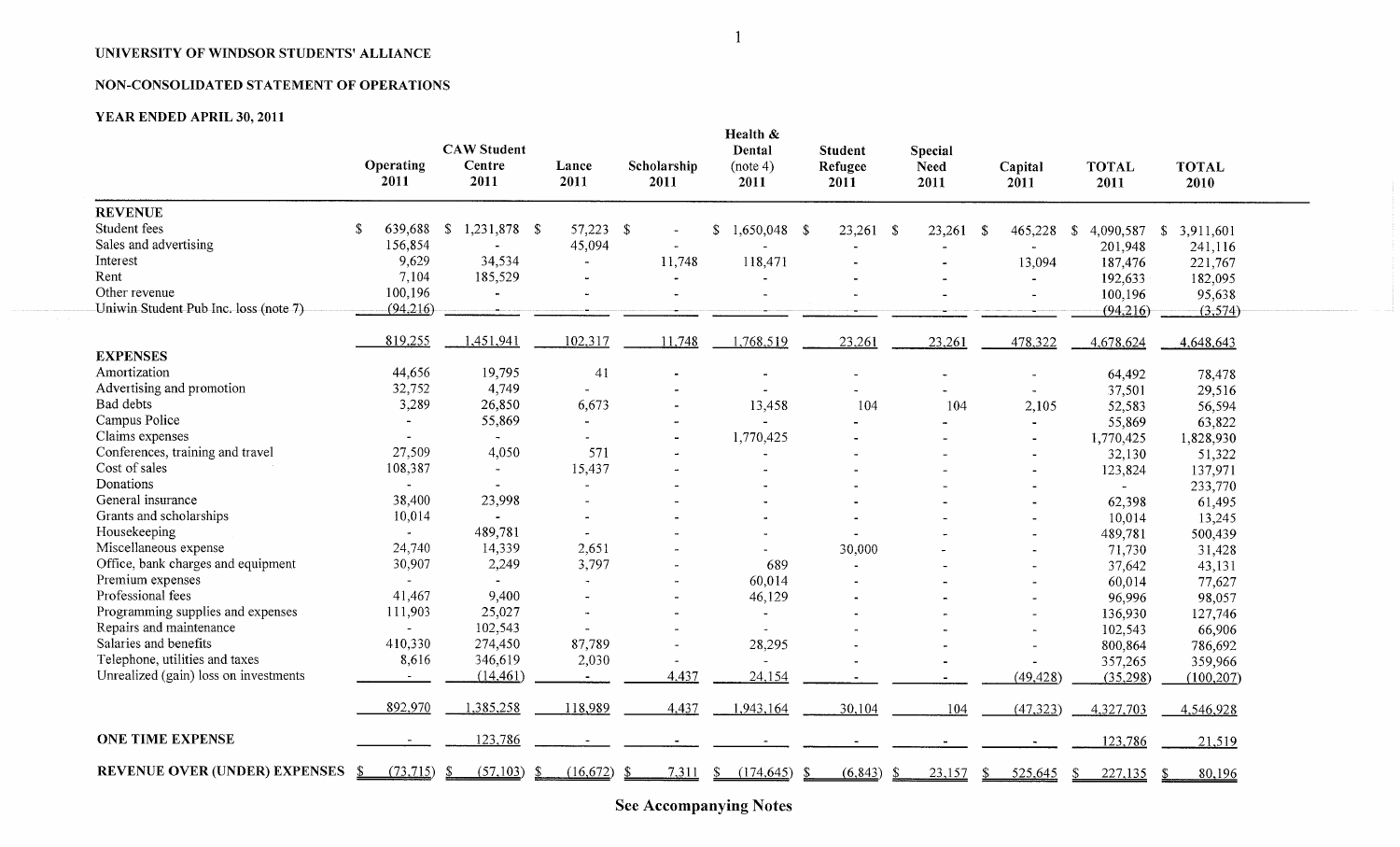## NON-CONSOLIDATED STATEMENT OF CHANGE IN FUND BALANCES AND TRUST OBLIGATION

### YEAR ENDED APRIL 30, 2011

|                                                                             |    |                          | <b>CAW Student</b> |               |     |                     |      | Health &       | Student         | Special             |                         |                        |                      |
|-----------------------------------------------------------------------------|----|--------------------------|--------------------|---------------|-----|---------------------|------|----------------|-----------------|---------------------|-------------------------|------------------------|----------------------|
|                                                                             |    | <b>Operating</b><br>2011 | Centre<br>2011     | Lance<br>2011 |     | Scholarship<br>2011 |      | Dental<br>2011 | Refugee<br>2011 | <b>Need</b><br>2011 | Capital<br>2011         | <b>TOTAL</b><br>2011   | <b>TOTAL</b><br>2010 |
| <b>FUND BALANCE, BEGINNING</b>                                              | S. | $105,526$ \$             | $\sim$             | 20,901        | - S | 95,149              | - \$ | $1,080,439$ \$ | 84,310 \$       | $124, 154$ \$       | $852,355$ \$            | 2,362,834 \$ 2,334,032 |                      |
| TRUST OBLIGATION, BEGINNING                                                 |    | $\overline{\phantom{0}}$ | 808,373            | $\sim$        |     | $\sim$              |      |                | $\sim$          | $\blacksquare$      | $\sim$                  | 808,373                | 756,979              |
| <b>REVENUE OVER (UNDER) EXPENSES</b><br><b>INTERFUND TRANSFERS (note 2)</b> |    | (73, 715)<br>86,439      | (57,103)           | (16,672)      |     | 7,311<br>(1,000)    |      | (174, 645)     | (6, 843)        | 23,157<br>(12, 833) | 525,645<br>(72,606)     | 227,135                | 80,196               |
| <b>FUND BALANCE, ENDING</b>                                                 |    | 18,250                   |                    | 4,229         | -SS | 101,460             | - S  | $905,794$ \$   | 77,467          |                     | 134,478 \$ 1,305,394 \$ | 2,647,072 \$ 2,362,834 |                      |
| <b>TRUST OBLIGATION, ENDING</b>                                             |    |                          | 751,270            |               |     |                     |      |                |                 |                     |                         | 751,270                | 808,373              |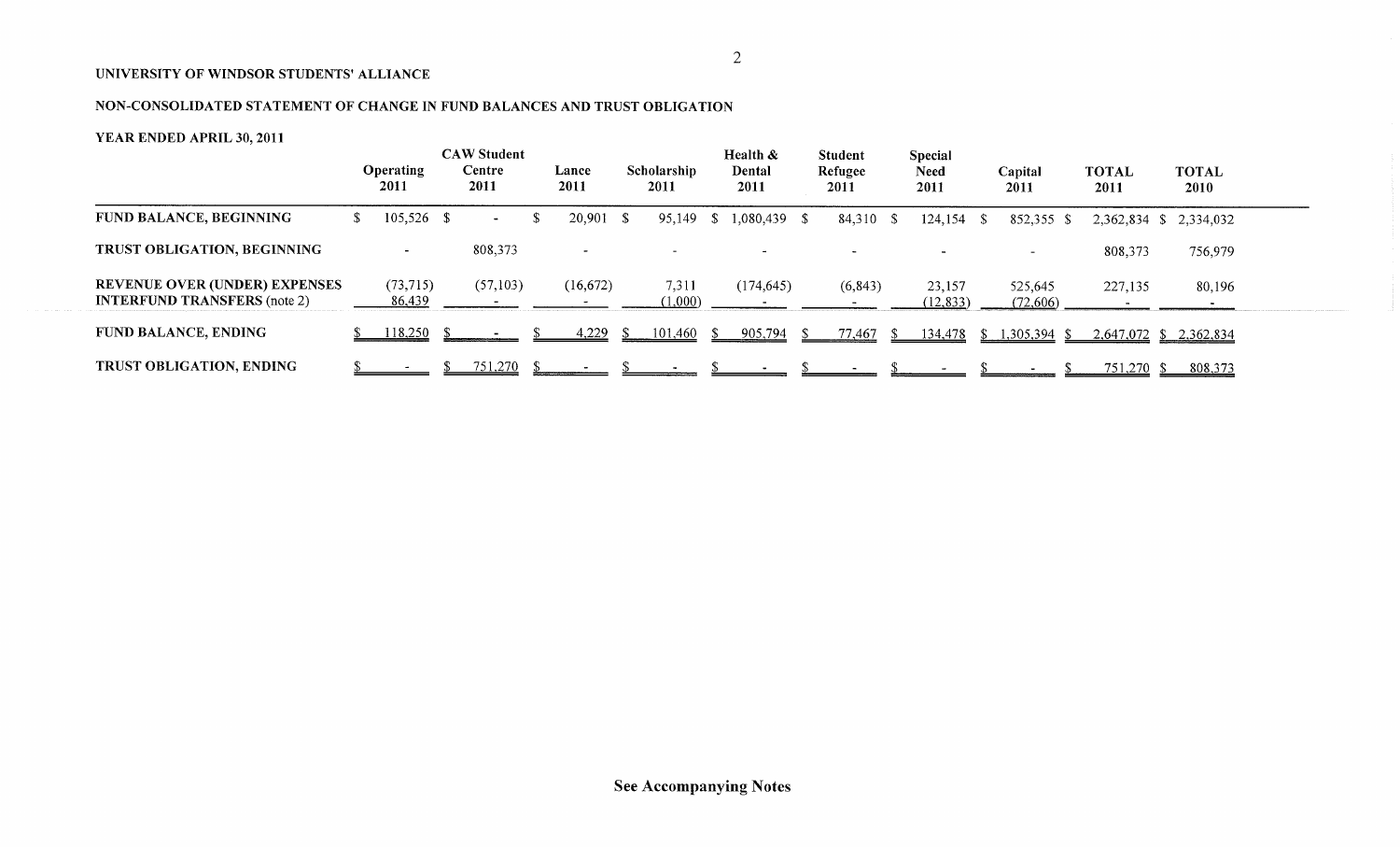### NON-CONSOLIDATED STATEMENT OF FINANCIAL POSITION

**APRIL 30, 2011**

|                                                       | <b>Operating</b><br>2011 | <b>CAW Student</b><br>Centre<br>2011 | Lance<br>2011 | Scholarship<br>2011 | Health $\&$<br>Dental<br>2011 | <b>Student</b><br>Refugee<br>2011 | <b>Special</b><br><b>Need</b><br>2011 | Capital<br>2011          | <b>TOTAL</b><br>2011 | <b>TOTAL</b><br>2010     |
|-------------------------------------------------------|--------------------------|--------------------------------------|---------------|---------------------|-------------------------------|-----------------------------------|---------------------------------------|--------------------------|----------------------|--------------------------|
| <b>ASSETS</b>                                         |                          |                                      |               |                     |                               |                                   |                                       |                          |                      |                          |
| <b>CURRENT ASSETS</b>                                 |                          |                                      |               |                     |                               |                                   |                                       |                          |                      |                          |
| Cash                                                  | $$1,294,009$ \\$         | -S<br>$\sim$ 10 $\pm$                |               | -S<br>$\sim$        | -S                            | -S                                |                                       | \$<br>$\sim$             | 1,294,009 \$<br>-S   | 1,051,779                |
| Accounts receivable                                   | 25,210                   | 25,539                               | 19,478        | $\sim$              | 45,413                        | $\overline{\phantom{0}}$          |                                       | $\overline{\phantom{a}}$ | 115,640              | 138,259                  |
| Prepaid expenses                                      | 36,160                   | 2,700                                |               | $\sim$              | 125,000                       |                                   |                                       | $\overline{\phantom{a}}$ | 163,860              | 67,520                   |
| CAW Student Centre - Assets held in trust<br>(note 5) | $\sim$                   | 712,928                              |               | $\sim$              | $\blacksquare$                |                                   |                                       |                          | 712,928              |                          |
| Due from funds (note 9)                               |                          |                                      |               |                     |                               | 77,467                            | 134,478                               | 390,517                  | 602,462              | 667,615<br>504,478       |
|                                                       | 1,355,379                | 741,167                              | 19,478        |                     | 170,413                       | 77,467                            | 134,478                               | 390,517                  | 2,888,899            | 2,429,651                |
| <b>INVESTMENTS</b> (note 5)<br>PROPERTY, PLANT AND    | 1,353                    | $\blacksquare$                       | $\sim$        | 102,460             | 1,062,752                     |                                   |                                       | 914,877                  | 2,081,442            | 2,233,771                |
| <b>EQUIPMENT</b> (note 8)                             | 151,550                  | 87,152                               | 163           |                     |                               |                                   |                                       |                          | 238,865              | 205,477                  |
|                                                       | \$1,508,282              | 828,319                              | 19,641        | 102,460             | 1,233,165<br>-S               | 77,467                            | 134,478                               | $$1,305,394$ \$          |                      | $5,209,206$ \$ 4,868,899 |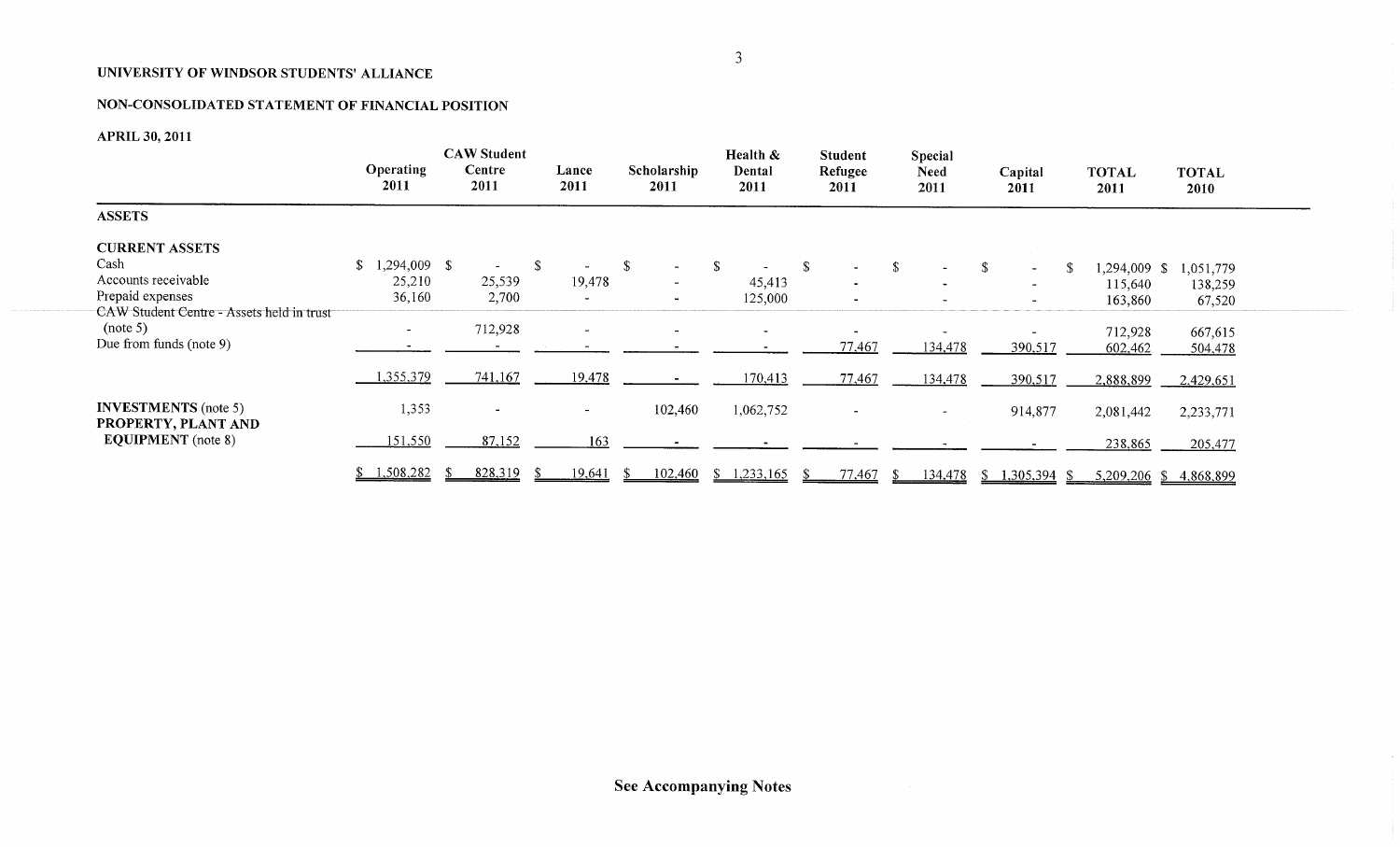### NON-CONSOLIDATED STATEMENT OF FINANCIAL POSITION

**APRIL 30, 2011**

|                                          | Operating<br>2011  | <b>CAW Student</b><br>Centre<br>2011 |    | Lance<br>2011 |     | Scholarship<br>2011 |     | Health &<br>Dental<br>2011 |    | <b>Student</b><br>Refugee<br><b>2011</b> |               | <b>Special</b><br>Need<br>2011 |    | Capital<br>2011           |    | <b>TOTAL</b><br>2011     | <b>TOTAL</b><br>2010 |
|------------------------------------------|--------------------|--------------------------------------|----|---------------|-----|---------------------|-----|----------------------------|----|------------------------------------------|---------------|--------------------------------|----|---------------------------|----|--------------------------|----------------------|
| <b>LIABILITIES</b>                       |                    |                                      |    |               |     |                     |     |                            |    |                                          |               |                                |    |                           |    |                          |                      |
| <b>CURRENT LIABILITIES</b>               |                    |                                      |    |               |     |                     |     |                            |    |                                          |               |                                |    |                           |    |                          |                      |
| Accounts payable and accrued liabilities | $$1,152,467$ \ $$$ | $\sim$                               | -S | 966 \$        |     | $\bullet$           | -\$ |                            | S. |                                          | <sup>\$</sup> |                                | -S | $\sim$                    | -S | 1,153,433 \$             | 1,139,570            |
| CAW Student Centre - trust obligation    |                    | 751,270                              |    |               |     |                     |     |                            |    |                                          |               | $\blacksquare$                 |    | $\sim$                    |    | 751,270                  | 808,373              |
| Due to funds (note 9)                    | 182,596            | 77,049                               |    | 14,446        |     | 1,000               |     | 327,371                    |    |                                          |               |                                |    |                           |    | 602,462                  | 504,478              |
|                                          | <u>1,335,063</u>   | 828,319                              |    | 15,412        |     | 1,000               |     | 327,371                    |    |                                          |               |                                |    |                           |    | 2,507,165                | 2,452,421            |
| LONG TERM DEFICIT UNIWIN (note 6)        | 54,969             |                                      |    |               |     |                     |     |                            |    |                                          |               |                                |    |                           |    | 54,969                   | 53,644               |
| <b>FUND BALANCES</b>                     |                    |                                      |    |               |     |                     |     |                            |    |                                          |               |                                |    |                           |    |                          |                      |
| <b>INVESTED IN PROPERTY, PLANT AND</b>   |                    |                                      |    |               |     |                     |     |                            |    |                                          |               |                                |    |                           |    |                          |                      |
| <b>EQUIPMENT</b>                         | 151,550            | $\sim$                               |    | 163           |     |                     |     |                            |    |                                          |               |                                |    |                           |    | 151,713                  | 121,370              |
| <b>UNRESTRICTED</b>                      | (33,300)           | $\overline{\phantom{a}}$             |    |               |     |                     |     |                            |    |                                          |               |                                |    |                           |    | (33,300)                 | (102, 322)           |
| <b>INTERNALLY RESTRICTED</b>             |                    |                                      |    | 4,066         |     | 101,460             |     | 905,794                    |    | 77,467                                   |               | 134,478                        |    | 1,305,394                 |    | 2,528,659                | 2,343,786            |
|                                          | 118,250            |                                      |    | 4,229         |     | 101,460             |     | 905,794                    |    | 77,467                                   |               | 134,478                        |    | 1,305,394                 |    | 2,647,072                | 2,362,834            |
|                                          | 1,508,282          | 828,319                              |    | 19,641        | XУ. |                     |     | $102,460$ \$ 1,233,165     | -S | 77,467                                   | -S            |                                |    | $134,478$ \$ 1,305,394 \$ |    | $5,209,206$ \$ 4,868,899 |                      |

### **ON BEHALF OF THE BOARD**

**Director Director**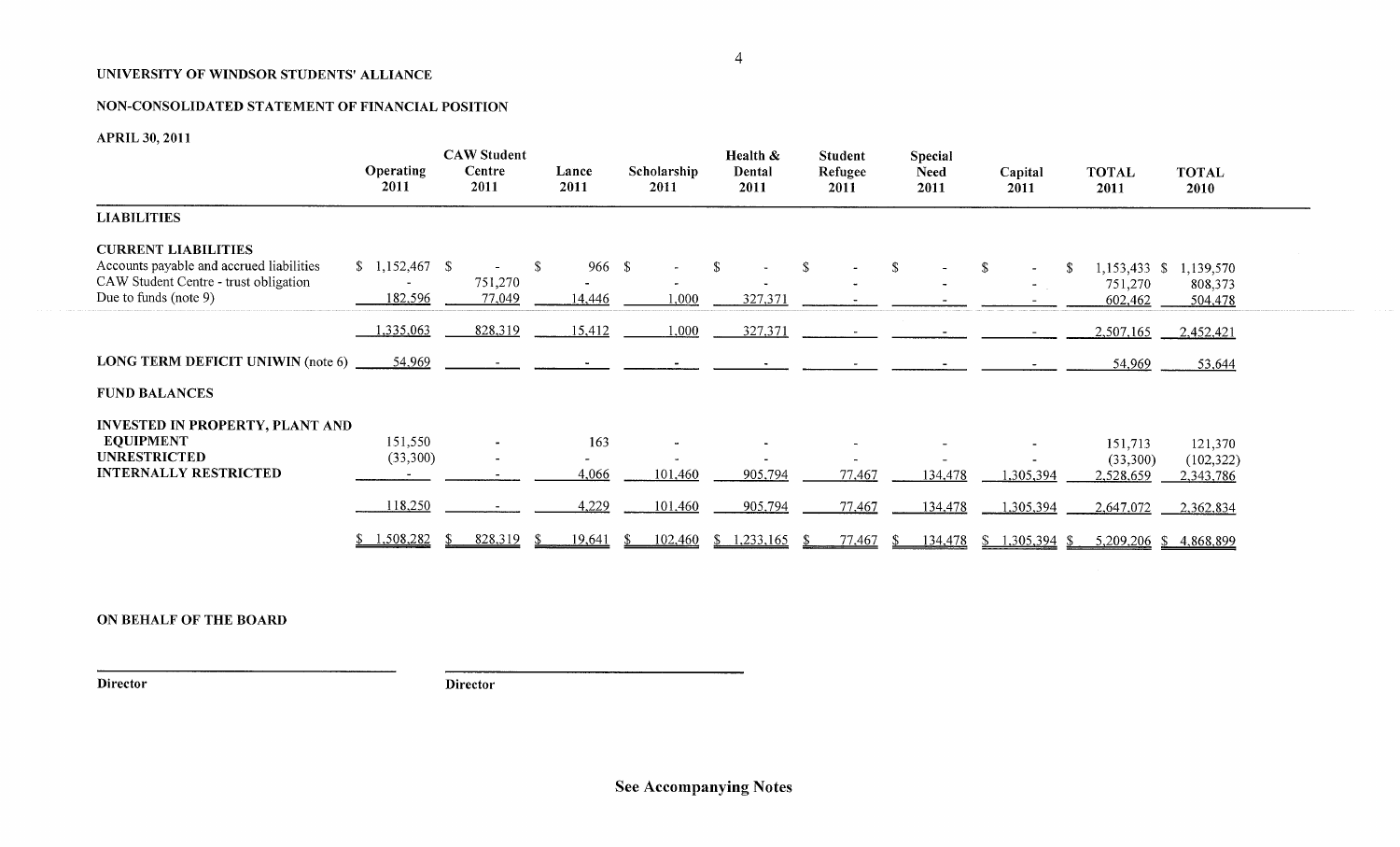# NON-CONSOLIDATED STATEMENT OF CASH FLOWS

| YEAR ENDED APRIL 30, 2011                                                               | 2011                  | 2010        |
|-----------------------------------------------------------------------------------------|-----------------------|-------------|
| <b>CASH FLOWS FROM OPERATING ACTIVITIES</b><br>Cash receipts from customers and members | S<br>4,607,982 \$     | 4,500,505   |
| Cash paid to suppliers and employees                                                    | (4, 504, 771)         | (4,550,227) |
|                                                                                         | 103,211               | (49, 722)   |
| <b>CASH FLOWS FROM INVESTING ACTIVITIES</b>                                             |                       |             |
| Purchase of property, plant and equipment                                               | (97, 880)             | (48, 767)   |
| Uniwin Student Pub Inc. loan advanced                                                   | (92, 891)             | (10, 566)   |
| Sale (purchase) of investments                                                          | 142,314               | (172, 809)  |
| Interest income                                                                         | 187,476               | 221,767     |
|                                                                                         | 139,019               | (10, 375)   |
| <b>INCREASE (DECREASE) IN CASH POSITION</b>                                             | 242,230               | (60,097)    |
| <b>CASH POSITION, BEGINNING</b>                                                         | 1,051,779             | 1,111,876   |
| <b>CASH POSITION, ENDING</b>                                                            | <u>1,294,009</u><br>S | 1,051,779   |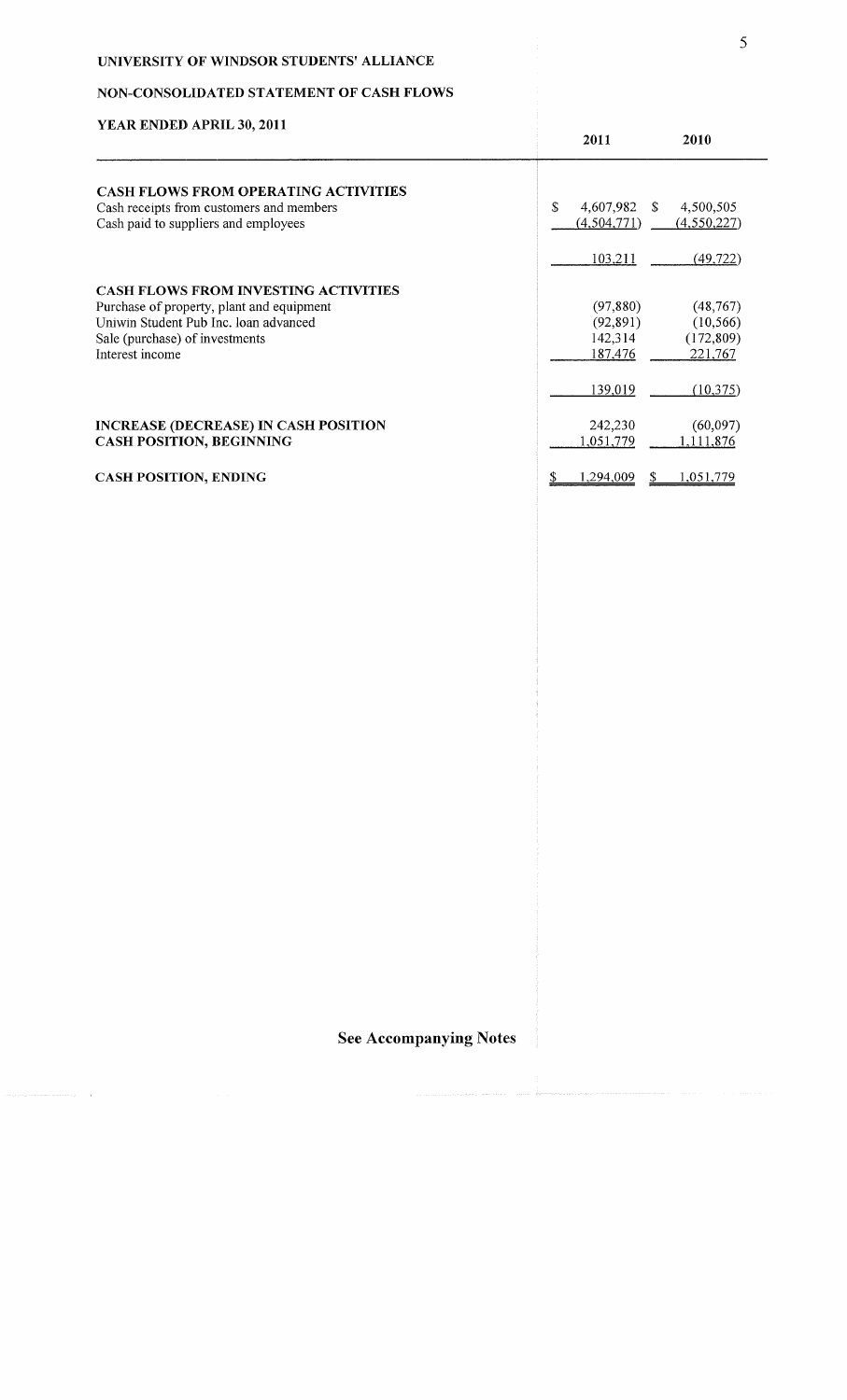#### NOTES TO NON-CONSOLIDATED FINANCIAL STATEMENTS

#### **APRIL 30, 2011**

## 1. NATURE OF ACTIVITIES

The University of Windsor Students' Alliance is incorporated under the Corporations Act (Ontario). The organization's mission is to enhance student life through advocacy, representation and services. The organization is exempt from income taxes under Section 149(1)(1) of the Income Tax Act of Canada.

#### 2. SIGNIFICANT ACCOUNTING POLICIES

The non-consolidated fmancial statements have been prepared in accordance with Canadian generally accepted accounting principles and reflect the following significant accounting policies:

#### IMPAIRMENT OF LONG-LIVED ASSETS

Long-lived assets are tested for recoverability whenever events or changes in circumstances indicate that their carrying amounts may not be recoverable. An impairment loss is recognized when their carrying value exceeds the total undiscounted cash flows expected from their use and eventual disposition. The amount of the impairment loss is determined as the excess of the carrying value of the asset over its fair value.

#### INVESTMENT IN UNIWIN STUDENT PUB INC.

The University of Windsor Students' Alliance owns 100% of the outstanding shares of Uniwin Student Pub Inc. Uniwin Student Pub Inc. is a profit oriented enterprise that operates a pub on the university campus. The investment in Uniwin Student Pub Inc. is recorded using the equity method (see note 6) and has not been consolidated in the University of Windsor Students' Alliance financial statements. Financaal Statements for Uniwin Student Pub Inc. are available on request (note 7).

#### PROPERTY, PLANT AND EQUIPMENT

Property, plant and equipment consist of furniture and fixtures, equipment, and computer, software and electronics and are carried at cost less accumulated amortization. Contributed property, plant and equipment are recorded at fair value at the date of contribution. Amortization is calculated over the estimated service lives of the assets, which are as follows:

> Furniture and fixtures Equipment Computer, software and electromcs

20% declimng balance 20% declining balance 50% year 1, 25% years 2 and 3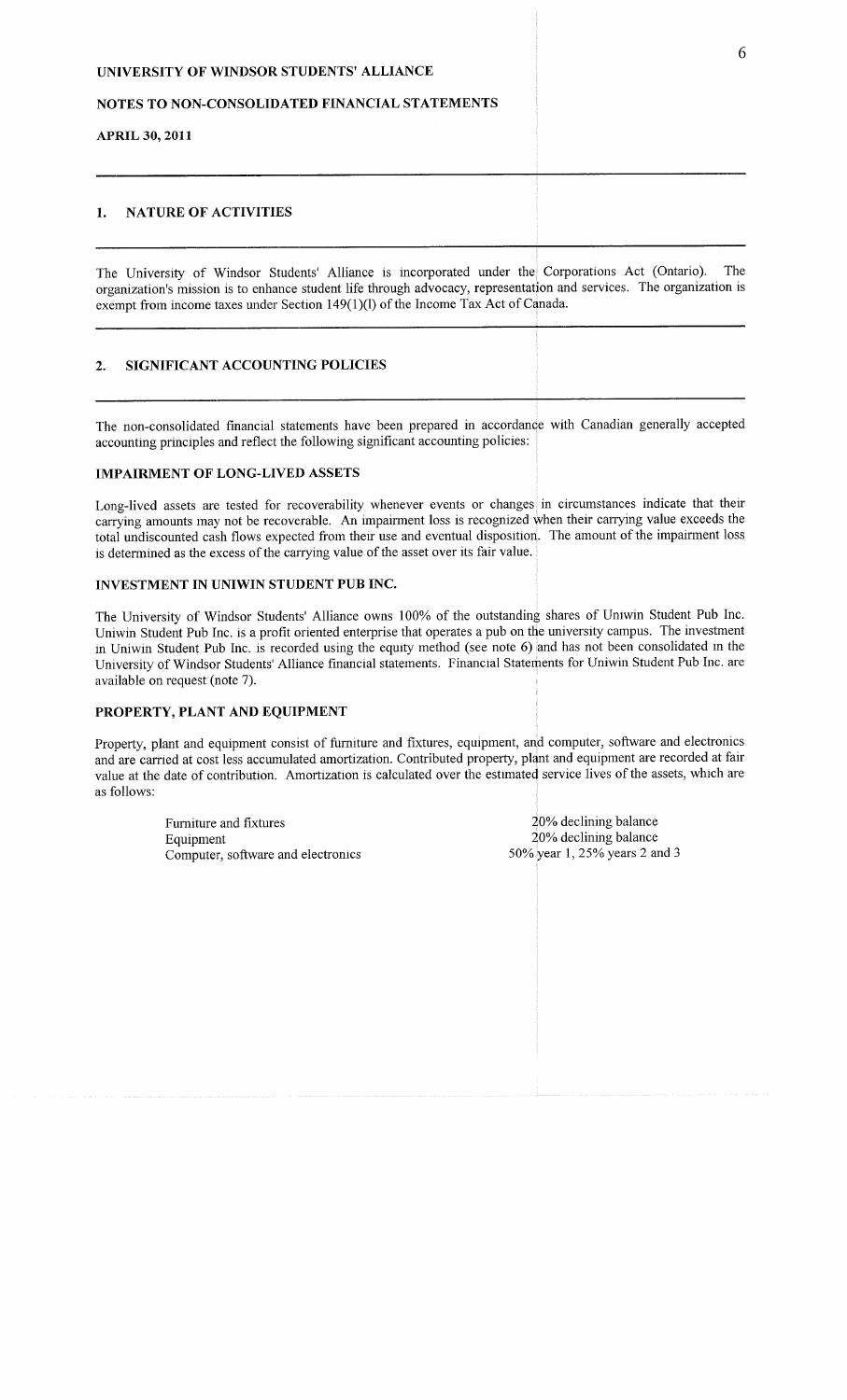## NOTES TO NON-CONSOLIDATED FINANCIAL STATEMENTS

#### **APRIL 30, 2011**

#### 2. SIGNIFICANT ACCOUNTING POLICIES - **continued**

#### FUND ACCOUNTING

#### *Operating Fund*

Revenue and expenses related to program delivery and administrative activities are reported in the operating fund.

#### *CA tV Student Centre Fund*

The CAW Student Centre fund is a restricted fund established to track activity with the CAW Student Centre which is owned by the University of Windsor and is managed by the University of Windsor Students' Alliance under a management agreement that expired April 30, 2009. Under the terms of this agreement, the organization has agreed to manage the operations of the CAW Student Centre, and to ensure that sufficient reserves are available for future capital expenditures and other ongoing obligations, as well as to hold certain assets and liabilities arising from those operations in trust for the University of Windsor. The agreement requires that a reserve be established of \$1 million.

#### *Lance Fund*

Effective July 30, 2001, the Lance newspaper joined the University of Windsor Students' Alliance as a constituent wholly owned division. The organization has agreed to allow the Lance complete and unfettered content freedom, however, the organization will provide financial and other services to the Lance on a cost-free basis. These services include, but are not limited to the following: bookkeeping, financial administration, insurance, caprtal loans, professional fees, and other administrative services from time to time that may be required. It is the intent of the agreement that if the Lance has profit from its operations, that this profit will be used for continued and further Lance operations, or on capital improvements to the Lance as may be determined by the Lance.

#### *Scholarship Fund*

The scholarship fund was established in 1996 for the purpose of awarding scholarships of up to \$10,000 annually commencing with the 1997 academic year. At the outset of the program, \$100,000 was invested in a reserve to fund these scholarships. The fund is invested in cash and marketable securities which are carried at fair market value. During the year,  $$1,000$  was transferred to cover these costs.

#### *Health and Dental Fund ~*

The Health and Dental fund was established by the members of the University of Windsor Students' Alliance (UWSA) through the passage of a referendum to provide Health and Dental insurance coverage to the members of the organization. The UWSA collects mandatory fees from each full-time unddrgraduate student and then offers these students an opportunity to opt out of the program. In 2003, the UWSA began to self-insure the drug and dental components of the plan. All annual deficits and surpluses are invested in the Health and Dental reserve. The reserve is invested in cash and marketable securities which are carried at fair market value

#### *Student Refugee Fund*

The student refugee fund was established in 2002 for the investment of refugee student plan surpluses.

#### *Special Need Fund*

The special need fund was established to maintain surplus funds for the specific use by the Student Needs Access Coalition and the Wheelchair Accessibility Coalition. The coalitions provide services to benefit students with special needs and challenges.

#### *Capital Expenditure Fund*

The Capital fund collects student fees for use towards large capital projects as approved by the board or by referendmn. Surpluses beyond the eleven year commitment that ended in 2010 remain with the Capital Expenditure Fund, for the restricted purposes of assisting with other capital costs relating to the CAW Student Centre renovations and future capital projects.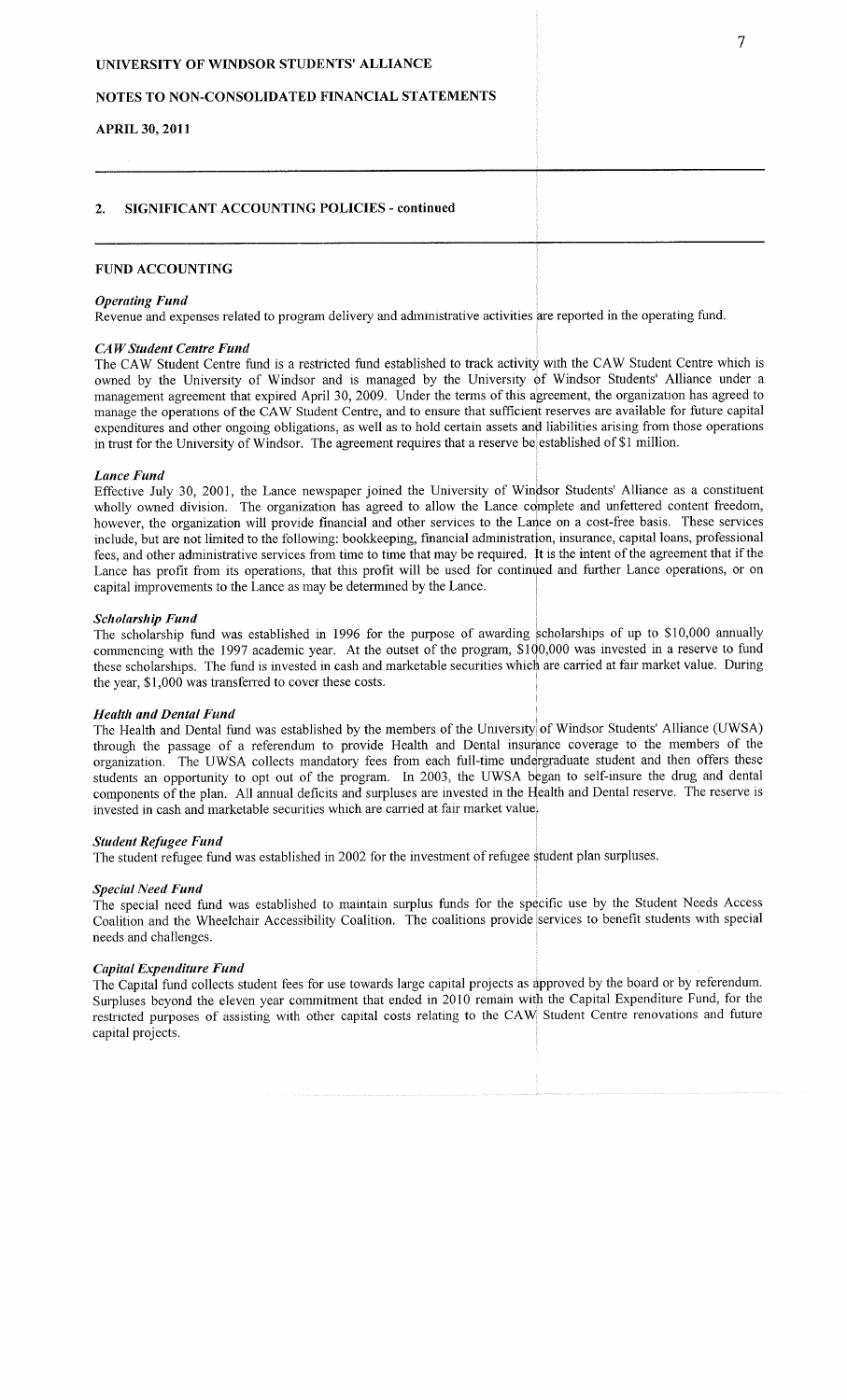#### NOTES TO NON-CONSOLIDATED FINANCIAL STATEMENTS

**APRIL 30, 2011**

#### 2. SIGNIFICANT ACCOUNTING POLICIES - **continued**

#### REVENUE RECOGNITION

The organization follows the restricted fund method of accounting for contributions. Restricted contributions related to general operations are recognized as revenue of the operating fund in the year in which the related expenses are incurred. All other restricted contributions are recognized as revenue of the appropriate restricted fund. Unrestricted contributions and revenue are recognized as revenue of the appropriate fund when persuasive evidence of an arrangement exists, delivery has occurred, the price to the buyer is fixed or determinable and collection is reasonably assared.

#### **CASH HELD FOR STUDENT ORGANIZATIONS**

The organization holds cash in trust on behalf of various student organizations. Funds are deposited with the organization and then withdrawn when they are needed. The amounts remaining at year end relate to the balance of cash held with the organization and are included in accounts payable and accrued liabilities. At year end, total cash held on behalf of student associations was \$358,986 (2010, \$429,602) and total cash held on behalf of student clubs was \$73,622 (2010, \$51,401).

#### USE OF ACCOUNTING ESTIMATES

The preparation of financial statements in conformity with Canadian generally accepted accounting principles requires management to make estimates and assumptions that effect the reported amounts of assets and liabilities and disclosures of contingent assets and liabilities at the date of the financial statements and the reported amounts of revenues and expenses during the reporting period. Significant areas requiring the use of managements' estimates include the allowance for doubtful accounts, allocation of student fee revenue and health plan premium accruals. Actual results could differ from these estimates.

#### FINANCIAL INSTRUMENTS **-** RECOGNITION AND MEASUREMENT

The organization classifies all financial instruments as either held to maturity, available for sale, held for trading, loans and receivables, or other financial liabilities. Financial assets held to maturity, loans and receivables, and financial liabilities other than those held for trading, are measured at amortized cost. Available for sale instruments are measured at fair value with unrealized gains and losses recognized in the statement of changes in fund balances and trust obligation. Instruments classified as held for trading are measured at fair value with unrealized gains and losses recognized on the statement of operations.

The organization has designated its cash and investments as held for trading, which are measured at fair value. Accounts receivable are classified as loans and receivables, which are measured at amortized cost. Accounts payable and accrued liabilities and long term debt are classified as other financial liabilities, which are measured at amortized cost.

#### 3. SUBSEQUENT EVENT

Subsequent to year end, the Board of Directors approved expenditures not to exceed \$150,000 for repairs to the CAW Student Centre to be paid from the Capital Fund.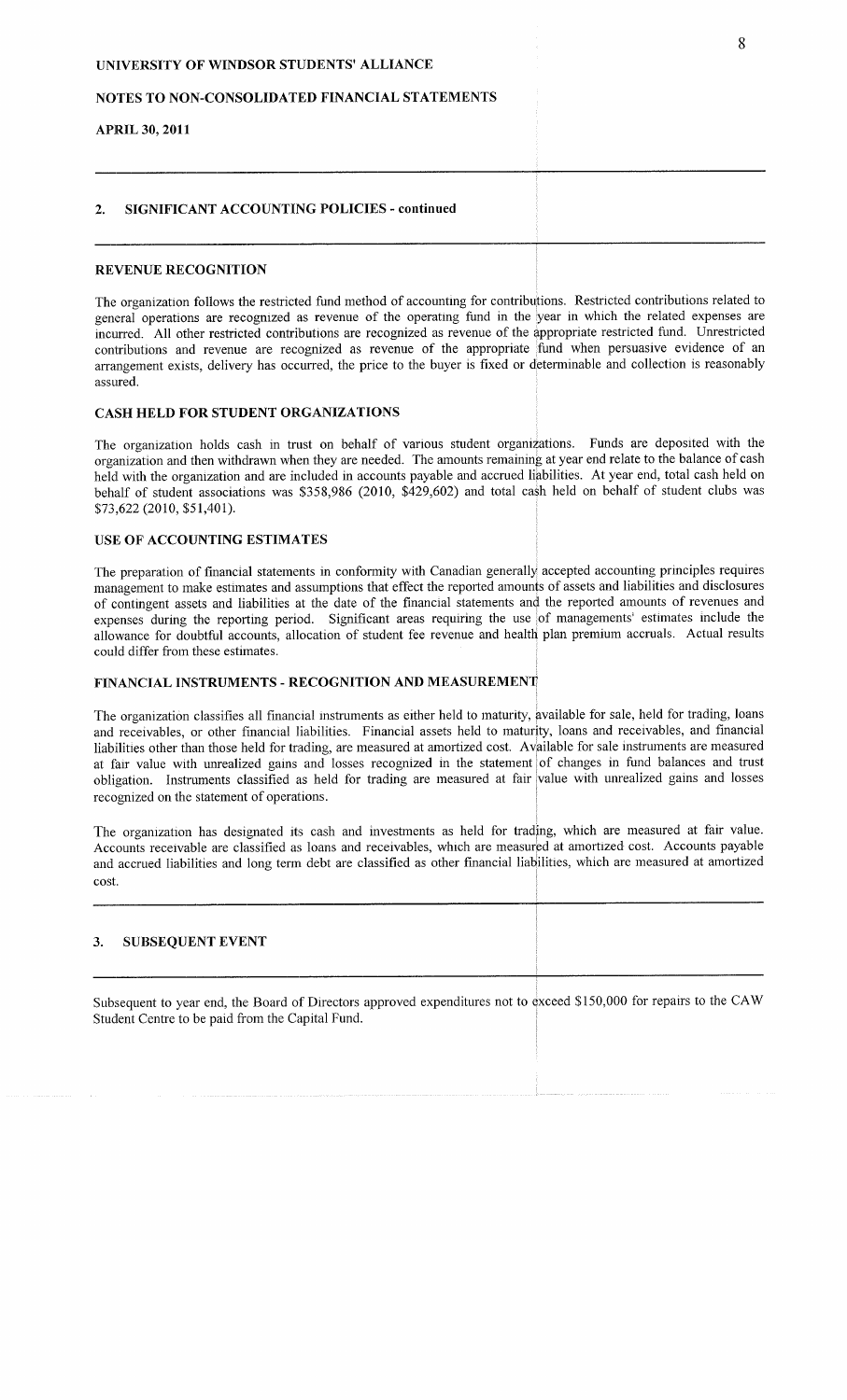#### NOTES TO NON-CONSOLIDATED FINANCIAL STATEMENTS

#### **APRIL 30, 2011**

| 4. | <b>HEALTH &amp; DENTAL FUND</b> | 2010<br>2011 |  |
|----|---------------------------------|--------------|--|
|    |                                 |              |  |

All full time University of Windsor students are required to pay student fees to the Health and Dental Plans as part of base student fees. Students later have an option to apply to opt out of these plans if they can prove they are insured elsewhere.

| Gross student fees<br>Net opt outs | 2,984,102 \$<br>\$<br>1,334,055 | 2,688,463<br>1,192,323 |
|------------------------------------|---------------------------------|------------------------|
| Net student fees                   | 1,650,047                       | S.<br>1,496,140        |
| Opt out percentage of sales        | 44.7                            | 44.3                   |
| <b>INVESTMENTS</b><br>5.           | 2011                            | 2010                   |

The financial statements reflect investments at fair market value. The book values of the following assets are as follows:

| Operating Fund - Short term deposits           | \$<br>1.353 | 1.352     |
|------------------------------------------------|-------------|-----------|
| CAW Student Centre Fund - Assets held in trust | 684,701     | 653,850   |
| Scholarship Fund - Investments                 | 100.573     | 96,076    |
| Health & Dental fund - Investments             | 989,173     | 1,364,244 |
| Capital Fund - Investments                     | 883,063     | 685,656   |
|                                                | 2.658.863   | 2,801,178 |

Investments, short term deposits and assets held in trust consist of bonds, equities, trusts, mutual funds, cash and cash equivalents.

| <b>LONG-TERM DEFICIT UNIWIN</b><br>6.         | 2011                                           | 2010                        |
|-----------------------------------------------|------------------------------------------------|-----------------------------|
| Class A shares<br>Share of losses<br>Advances | $\mathbb S$<br>50 \$<br>(1,020,609)<br>965,590 | 50<br>(926, 392)<br>872,698 |
|                                               | $(54,969)$ \$<br>\$                            | (53, 644)                   |
|                                               |                                                |                             |
|                                               |                                                |                             |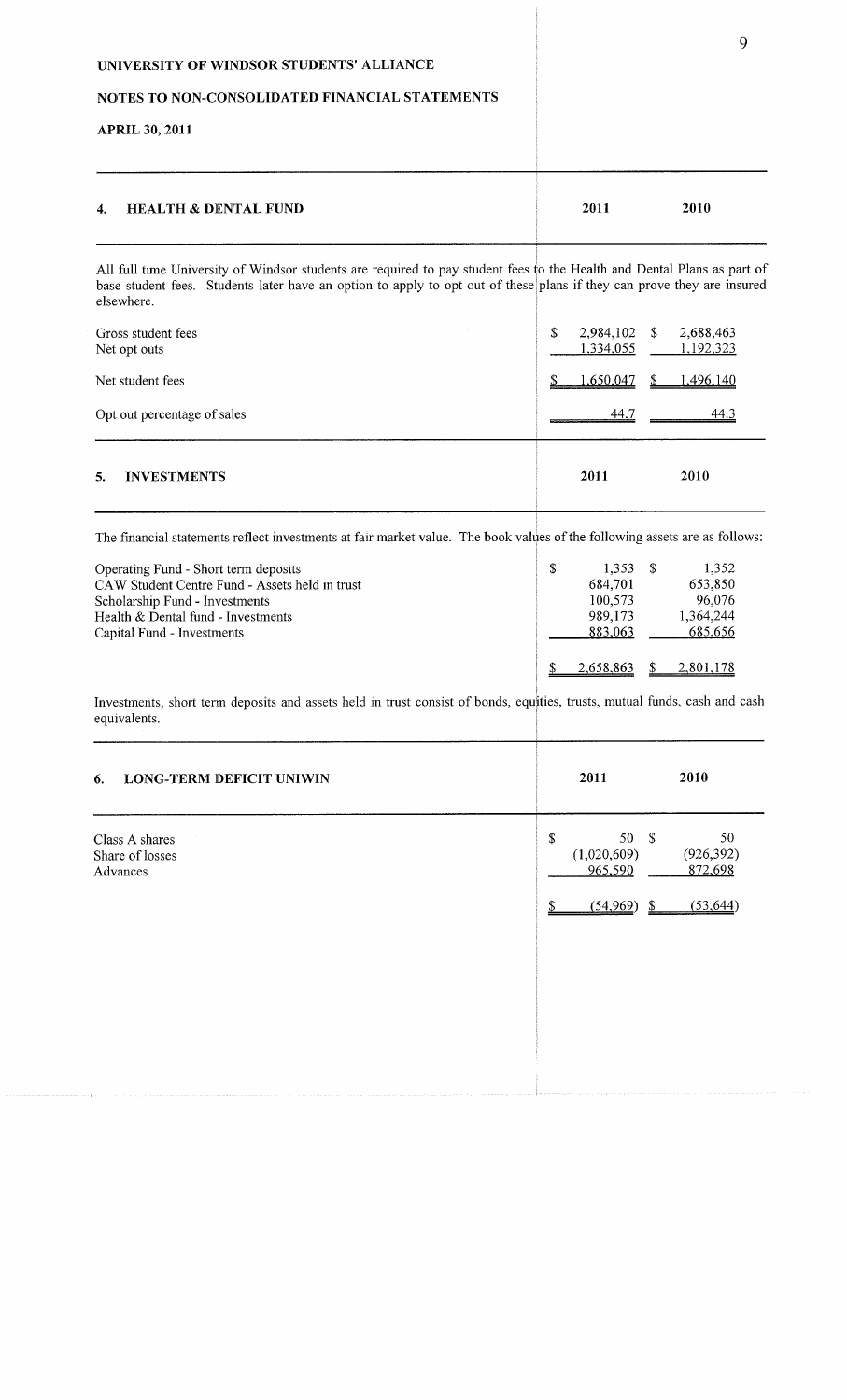# NOTES TO NON-CONSOLIDATED FINANCIAL STATEMENTS

# **APRIL 30, 2011**

| <b>OPERATING RESULTS OF UNIWIN STUDENT PUB INC.</b><br>7.                                                                      |                                     |                                     |                | 2011                                           |                         | 2010                                 |
|--------------------------------------------------------------------------------------------------------------------------------|-------------------------------------|-------------------------------------|----------------|------------------------------------------------|-------------------------|--------------------------------------|
| <b>Financial Position</b><br>Total assets                                                                                      |                                     |                                     |                | 46,288                                         | S                       | <u>47,796</u>                        |
| <b>Total liabilities</b><br>Shareholders deficiency                                                                            |                                     |                                     |                | 999,675<br>(953, 387)                          |                         | 906,966<br>(859, 170)                |
| Total liabilities and shareholders' deficiency                                                                                 |                                     |                                     |                | 46,288                                         | S                       | <u>47,796</u>                        |
| <b>Results of Operations</b><br>Total revenues<br>Total cost of goods sold<br>Total expenses                                   |                                     |                                     | \$             | 564,305<br>301,683<br>356,838                  | \$                      | 677,392<br>354,380<br>326,586        |
| Net loss<br><b>Cash flows</b><br>Cash provided by (used) in operations<br>Cash from financing activities<br>Net change in cash |                                     |                                     | \$<br>\$<br>\$ | (94,216)<br>$(98,109)$ \$<br>92,892<br>(5,217) | \$<br>$\mathbf{\Sigma}$ | (3,574)<br>3,976<br>10,432<br>14,408 |
| PROPERTY, PLANT AND EQUIPMENT<br>8.                                                                                            |                                     |                                     |                | 2011                                           |                         | 2010                                 |
|                                                                                                                                | Cost                                | Accumulated<br>Amortization         |                | <b>Net</b>                                     |                         | <b>Net</b>                           |
| <b>OPERATING FUND</b><br>Furniture and fixtures<br>Equipment<br>Computer, software and electronics                             | \$<br>293,105<br>279,880<br>239,336 | \$<br>267,033<br>170,593<br>223,145 | \$             | 26,072<br>109,287<br>16,191                    | \$                      | 32,590<br>81,054<br><u>7,523</u>     |
| <b>CAW STUDENT CENTRE</b><br>Furniture and fixtures<br>Computer, software and electronics                                      | 812,321<br>232,252<br>105,027       | 660,771<br>145,482<br>104,645       |                | 151,550<br>86,770<br>382                       |                         | 121,167<br>82,767<br>1,339           |
| <b>LANCE</b><br>Computer, software and electronics                                                                             | 337,279<br>18,930                   | 250,127<br>18,767                   |                | 87,152<br>163                                  |                         | 84,106<br>204                        |

1,168,530 \$ 929,665 \$ 238,865 \$ 205,477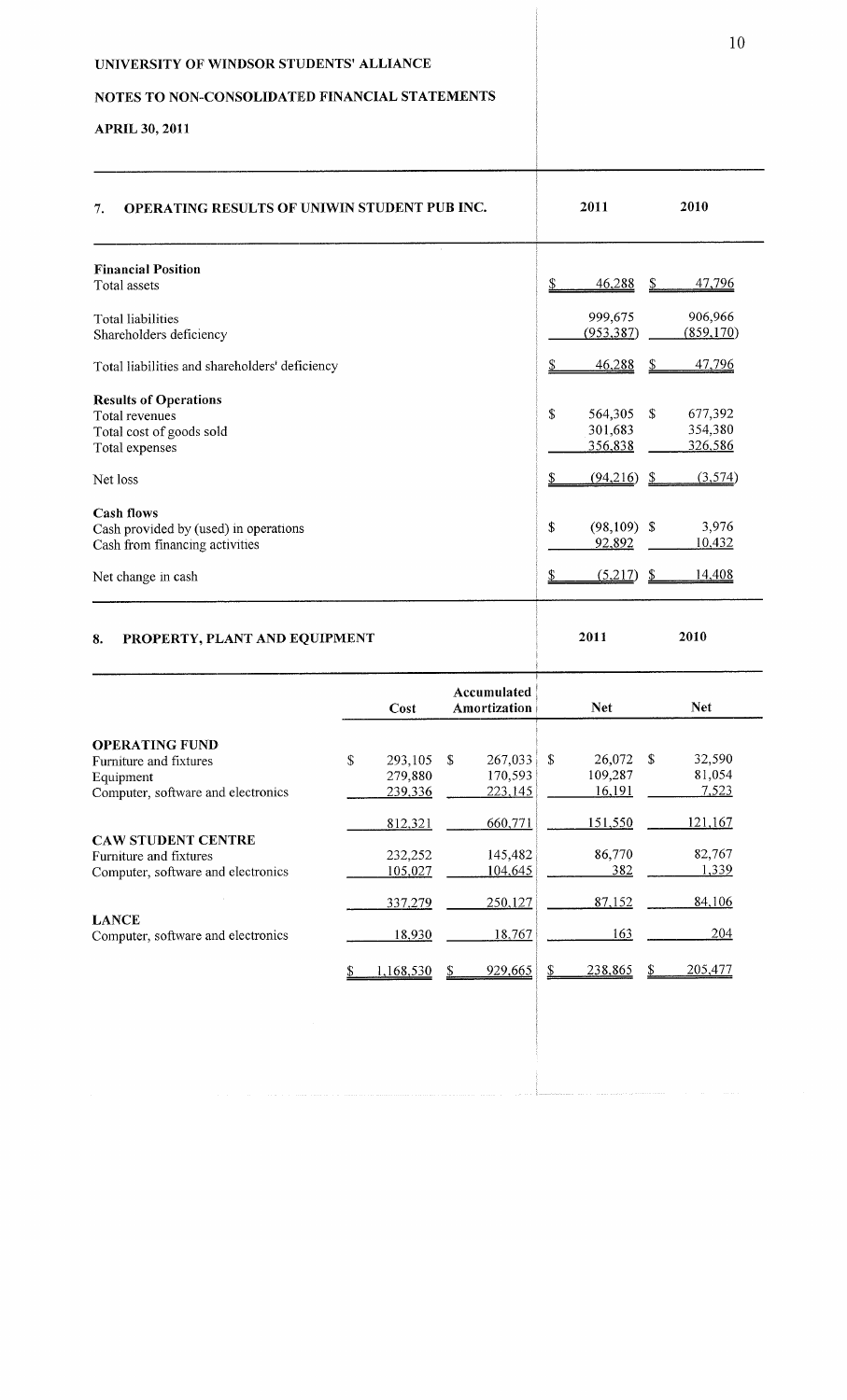## NOTES TO NON-CONSOLIDATED FINANCIAL STATEMENTS

#### APRIL 30, 2011

#### **9. DUE TO (FROM) FUNDS**

Advances to (from) funds are unsecured, payable on demand and non-interest bearing.

#### 10. CAPITAL MANAGEMENT

The organization's capital consists of cash and investments. Its policy is to invest in low risk and guaranteed funds. The organization's primary objective in managing its capital is to maintain sufficient cash flow to fund the organization's operations. Approximately two-thirds of investments are held as cash and fixed income. The remainder is invested in equities.

#### 11. ALLOCATED EXPENSES

There are no fundraising costs for this organization. General support expenses consist primarily of administrative costs and administrative salaries and benefits. Internally these costs are allocated to various departments based on budgeting and the discretion of management and the board of directors. These financial statements reflect administrative costs as income of the Operating fund of \$20,000 and expense of Health and Dental of \$10,000 and CAW Student Centre \$10,000. Salaries and benefits are allocated as \$410,330 to Operating, \$274,450 to the CAW Student Centre, \$87,789 to the Lance and \$28,295 to Health and Dental.

## 12. COMPARATIVE FIGURES

The presentation of certain accounts of the previous year has been changed to conform with the presentation adopted for the current year.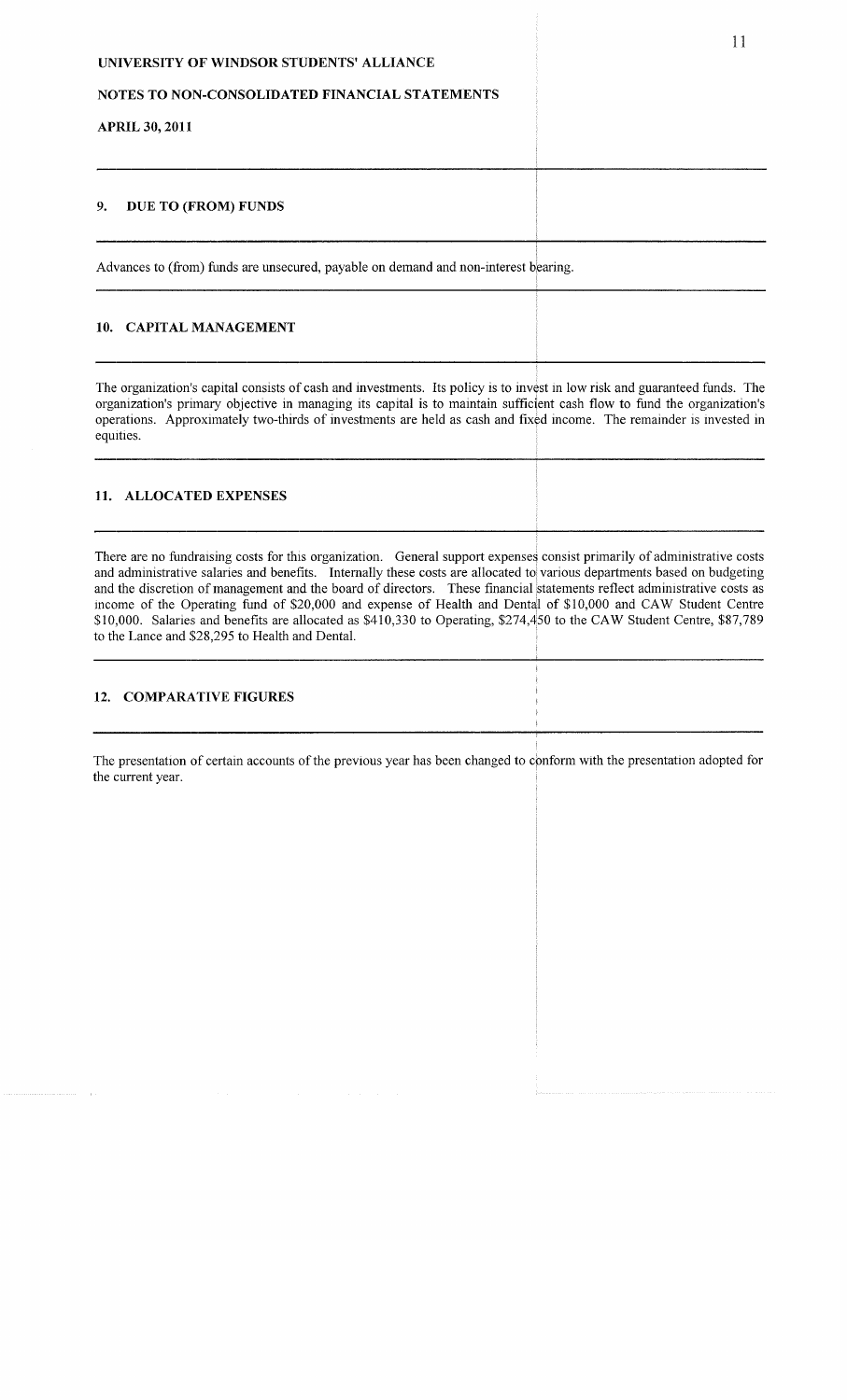#### NOTES TO NON-CONSOLIDATED FINANCIAL STATEMENTS

#### APRIL 30, 2011

#### 13. RELATED PARTY TRANSACTIONS

The organization owns 100% of Uniwin Student Pub Inc.

During the year the organization advanced \$92,892 (2010, \$10,566) to Uniwin Student Pub Inc.

Equipment with a net book value of \$92,542 (2010, \$62,624) owned by the organization was provided to Uniwin Student Pub Inc. for its use. The University of Windsor Students' Alliance has not charged any rent to Uniwin Student Pub Inc. for the use of this equipment, or its premises or administrative services provided.

These transactions are in the normal course of operations and are measured at the exchange amount, which is the amount of consideration established and agreed to by the related parties.

During the year, free advertising space was donated to employees of the Lance totaling \$5,445 (2010, \$18,090). These transactions are not reflected in the accounting records of the organization.

#### 14. FINANCIAL INSTRUMENTS

Credit risk arises from the potential that a customer will fail to perform its obligation. The organization has a sufficient number of diverse customers so the concentration of risk is minimized.

The organization's earnings are exposed to financial and market risk that arises from fluctuations in interest rates and market conditions and the degree of volatility of these rates and conditions. The organization does not use derivative instruments to reduce its exposure to interest rate or market risk.

Fair value estimates are made as of a specific point in time, using available information about the instrument. These estimates are subjective in nature and often cannot be determined with precision'.

The organization has determined that the carrying value of cash, accounts receivable and accounts payable and accrued liabilities approximate their fair value at the balance sheet date because of the short-term maturity of those instruments.

The fair value of investments in marketable securities are based on published prices at the balance sheet date.

The fair value of interfund balances are not readily obtainable.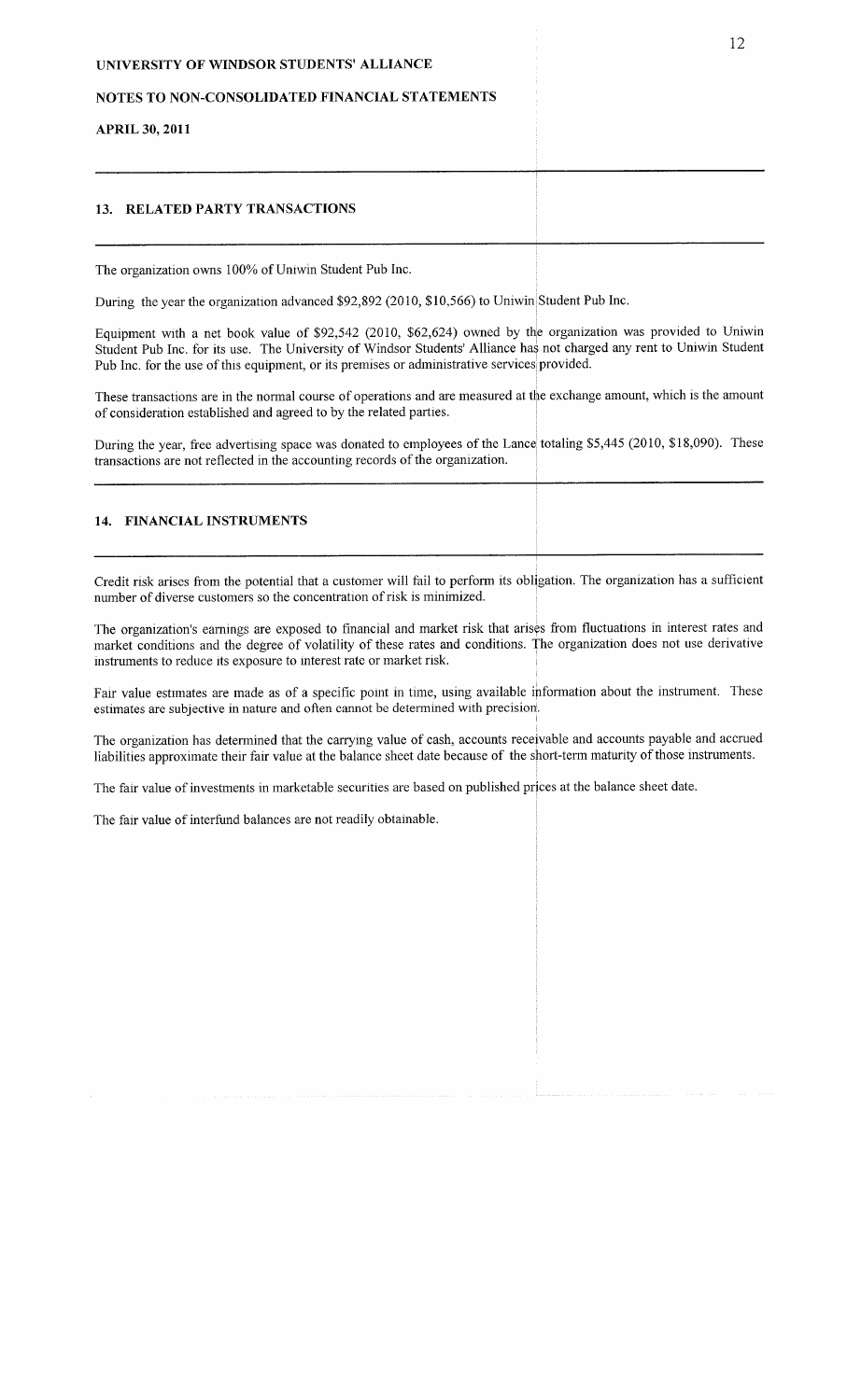$\hat{\boldsymbol{\beta}}$ 

## SUPPLEMENTARY FINANCIAL INFORMATION **CENTRAL ADMINISTRATION PROGRAM - OPERATING FUND**

# **YEAR ENDED APRIL 30, 2011**

|                                   | <b>Budget</b><br>2011 | Actual<br>2011      | Actual<br>2010 |
|-----------------------------------|-----------------------|---------------------|----------------|
| <b>REVENUE</b>                    |                       |                     |                |
| Student fees                      | \$<br>617,009         | \$<br>639,688<br>S. | 632,071        |
| Sales and advertising             | 180                   | 2,679               | 1,256          |
| Interest                          | 4,200                 | 9,629               | 2,558          |
| Rent                              | 7,104                 | 7,104               | 7,504          |
| Other revenue                     | 60,314                | 52,633              | 64,920         |
| Uniwin Student Pub Inc. loss      |                       | (94,216)            | (3,574)        |
|                                   | 688,807               | 617,517             | 704,735        |
| <b>EXPENSES</b>                   |                       |                     |                |
| Amortization                      | 25,200                | 44,632              | 48,699         |
| Advertising and promotion         | 8,030                 | 9,627               | 7,651          |
| Bad debts                         | 2,777                 | 3,289               | 2,855          |
| Conferences, training and travel  | 9,400                 | 5,024               | 8,087          |
| General insurance                 | 38,400                | 38,400              | 36,824         |
| Miscellaneous expense             | 20,600                | 23,191              | 8,954          |
| Office and equipment              | 27,860                | 25,524              | 25,174         |
| Professional fees                 | 34,901                | 41,467              | 31,402         |
| Programming supplies and expenses | 15,000                | 14,869              | 9,376          |
| Salaries and benefits             | 235,189               | 212,603             | 216,209        |
| Telephone, utilities and taxes    | 5,592                 | 8,616               | 5,734          |
| Unrealized loss on investment     |                       |                     | 6              |
|                                   | 422,949               | 427,242             | 400,971        |
| <b>REVENUE OVER EXPENSES</b>      | 265,858<br>↨          | 190,275<br>\$       | 303,764        |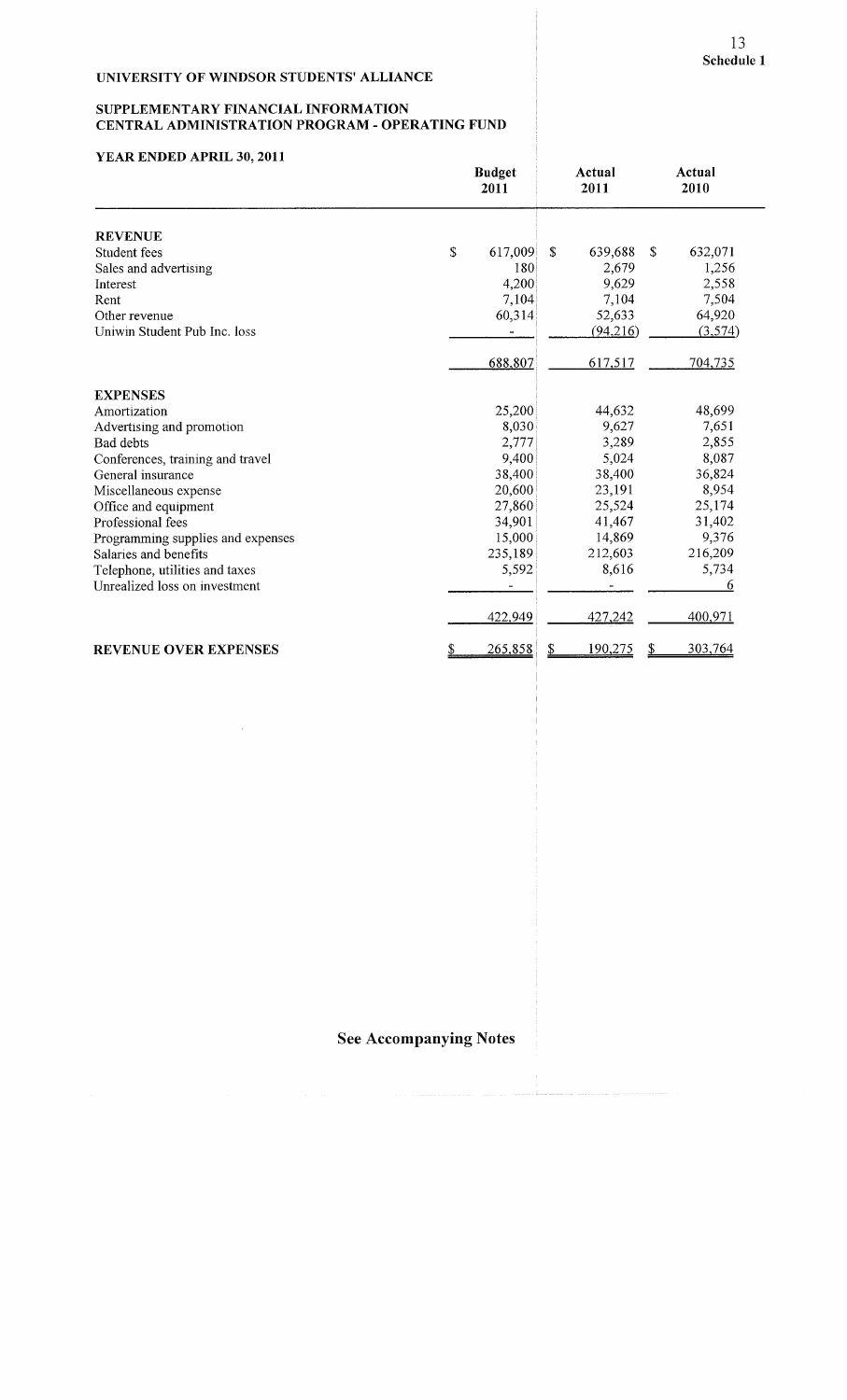#### SUPPLEMENTARY FINANCIAL INFORMATION BOOKSTORE PROGRAM **-** OPERATING FUND

# **YEAR ENDED APRIL 30, 2011**

|                                                                                                                | <b>Budget</b><br>2011            |     | Actual<br>2011                   |    | Actual<br>2010                   |
|----------------------------------------------------------------------------------------------------------------|----------------------------------|-----|----------------------------------|----|----------------------------------|
| <b>REVENUE</b><br>Sales and advertising                                                                        | 110,000                          | \$. | 91,016                           | -S | 111,833                          |
| <b>EXPENSES</b><br>Advertising and promotion<br>Cost of sales<br>Office and equipment<br>Salaries and benefits | 650<br>88,000<br>5,050<br>13,531 |     | 474<br>72,249<br>5,343<br>15,305 |    | 881<br>81,129<br>7,236<br>15,668 |
| REVENUE OVER (UNDER) EXPENSES                                                                                  | 107,231<br>2,769                 |     | 93,371<br>(2,355)                |    | 104,914<br>6,919                 |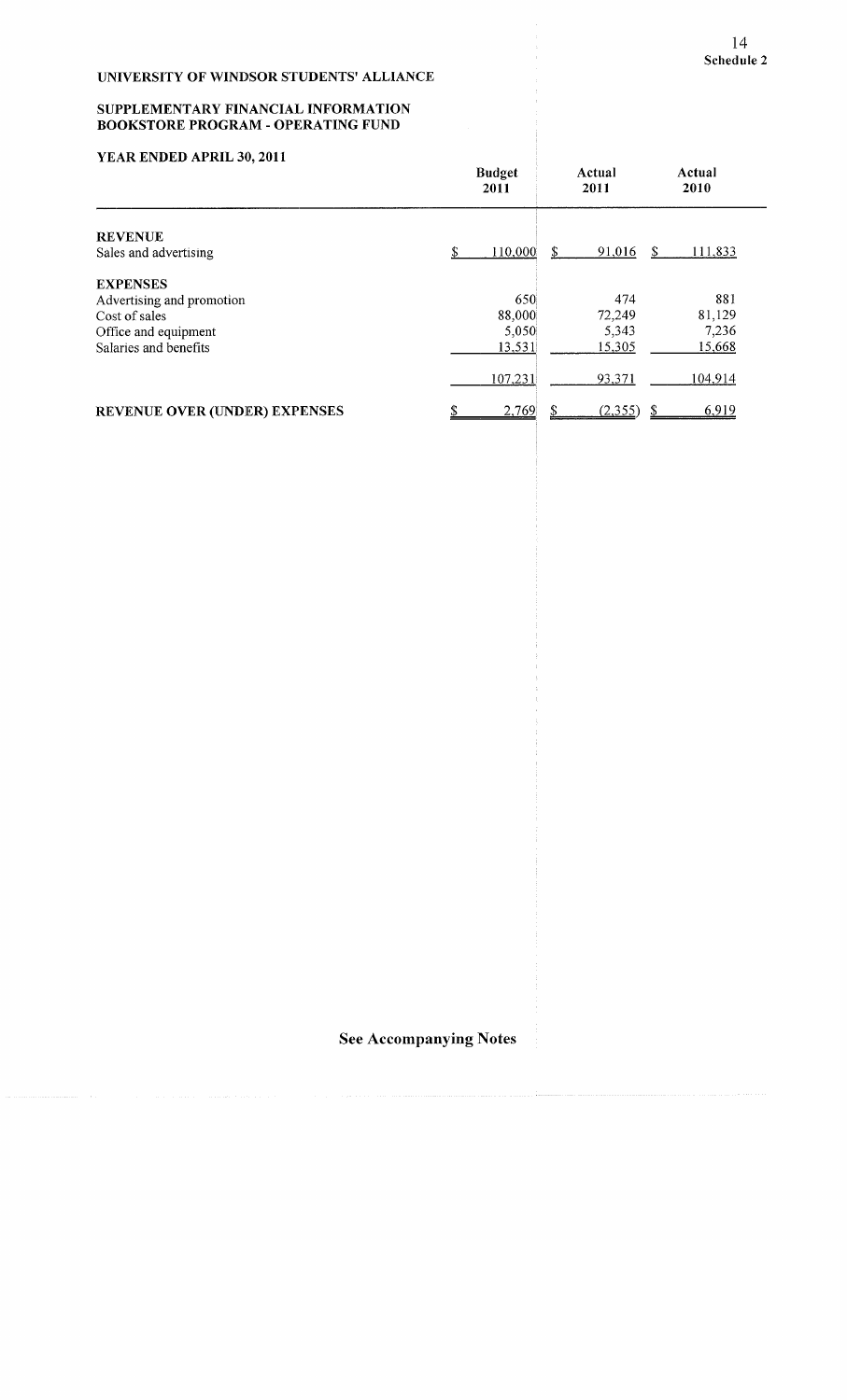# SUPPLEMENTARY FINANCIAL INFORMATION CHIEF RETURNING OFFICER PROGRAM - OPERATING FUND

# YEAR ENDED APRIL 30, 2011

|                                                                                                            | <b>Budget</b><br>2011          |    | Actual<br>2011         |    | Actual<br>2010                |
|------------------------------------------------------------------------------------------------------------|--------------------------------|----|------------------------|----|-------------------------------|
| <b>EXPENSES</b><br>Advertising and promotion<br>Programming supplies and expenses<br>Salaries and benefits | \$<br>1,900<br>4,600<br>14,417 | -S | 305<br>4,148<br>13,399 | -8 | 663<br>3,728<br><u>13,974</u> |
| <b>REVENUE UNDER EXPENSES</b>                                                                              | (20, 917)                      |    | (17, 852)              |    | (18,365)                      |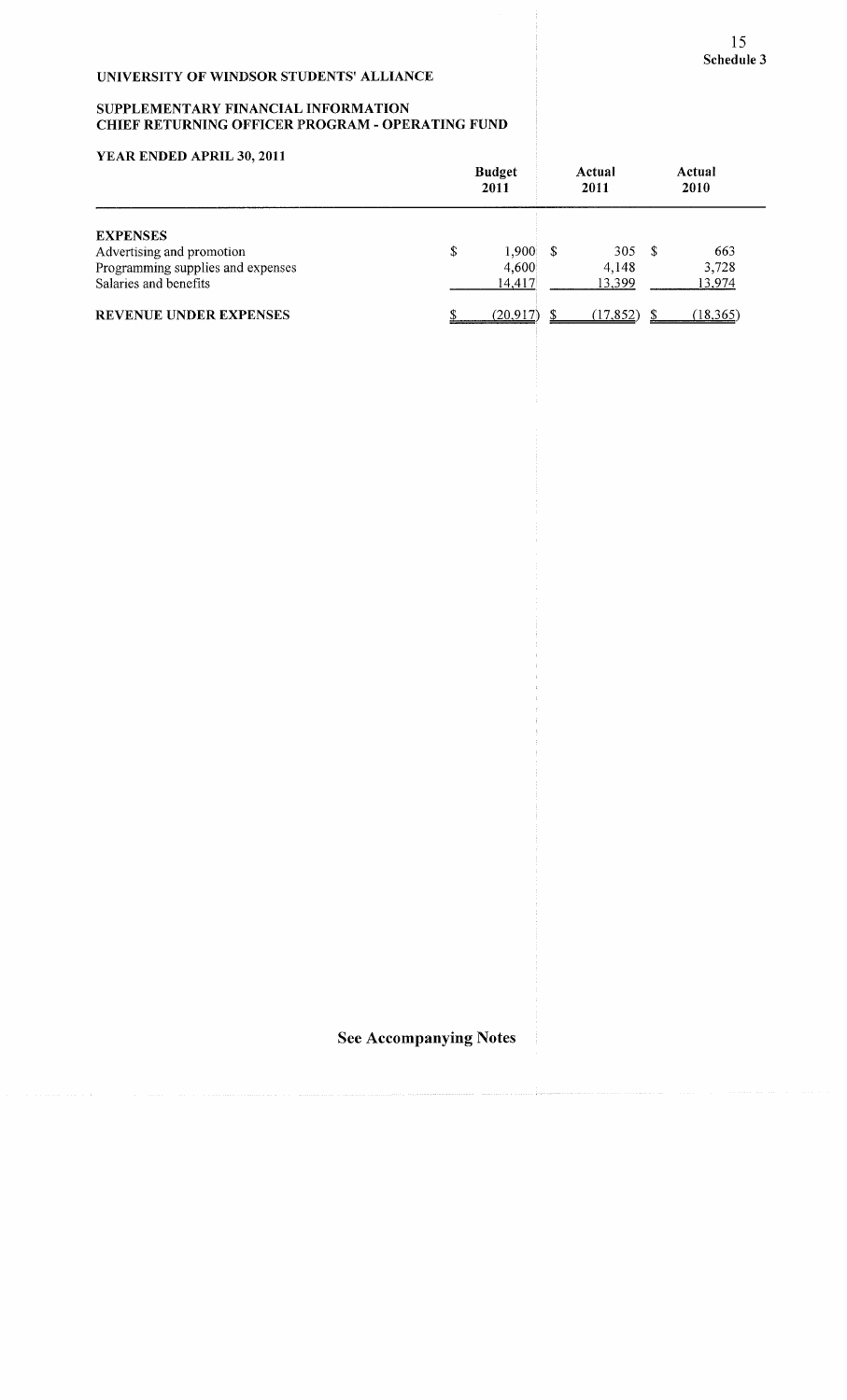#### SUPPLEMENTARY FINANCIAL INFORMATION **SERVICES -** OPERATING FUND

# **YEAR** ENDED APRIL **30, 2011**

|                                   | <b>Budget</b><br>2011 | Actual<br>2011 | Actual<br>2010 |
|-----------------------------------|-----------------------|----------------|----------------|
| <b>REVENUE</b>                    |                       |                |                |
| Other revenue                     | 50,570<br>\$          | 47,543<br>S    | 29,621<br>-S   |
| <b>EXPENSES (RECOVERIES)</b>      |                       |                |                |
| Amortization                      |                       | 24             | 70             |
| Advertising and promotion         | 10,655                | 20,482         | 5,357          |
| Conferences, training and travel  | 900                   | 100            |                |
| Grants and scholarships           | 7,250                 | 9,014          | (7, 405)       |
| Miscellaneous expense             | 500                   | 371            | 1,603          |
| Office and equipment              | 150                   |                | 50             |
| Programming supplies and expenses | 25,101                | 20,740         | 14,522         |
| Salaries and benefits             | 41,269                | 39,314         | 37,888         |
|                                   | 85,825                | 90,045         | 52,085         |
| <b>REVENUE UNDER EXPENSES</b>     | (35,255)              | (42, 502)      | (22, 464)      |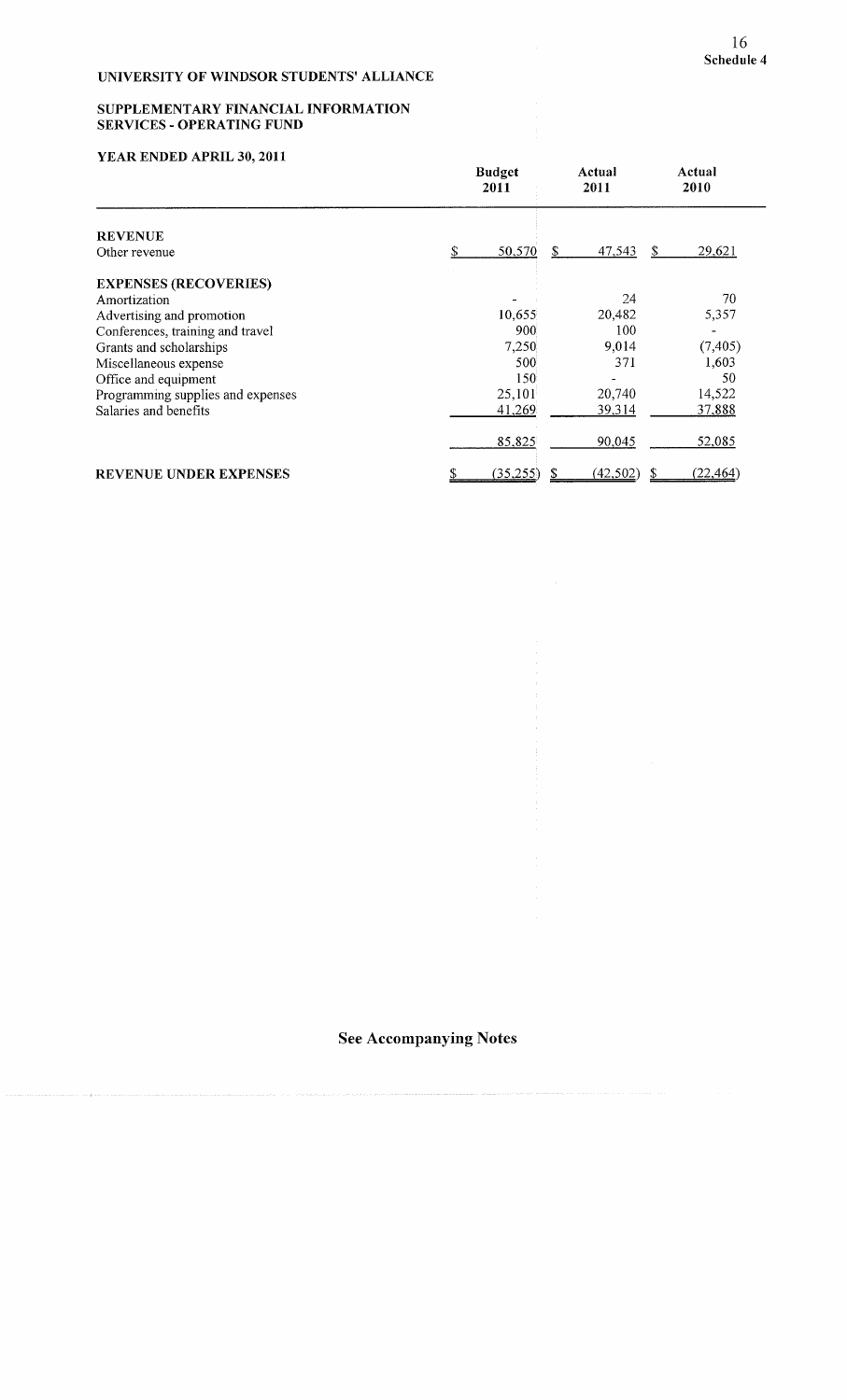## SUPPLEMENTARY FINANCIAL INFORMATION **PRESIDENT - OPERATING FUND**

# YEAR ENDED APRIL **30, 2011**

| TEAR ENDED AT RID 50, 2011       | <b>Budget</b><br>2011 |           | Actual<br>2011 |  | Actual<br>2010 |
|----------------------------------|-----------------------|-----------|----------------|--|----------------|
| <b>EXPENSES</b>                  |                       |           |                |  |                |
| Advertising and promotion        | \$                    | 3,585S    | 761 S<br>990   |  | 2,889          |
| Conferences, training and travel |                       | 1,700     |                |  | 2,416          |
| Office and equipment             |                       |           |                |  | 63             |
| Salaries and benefits            |                       | 32,344    | 31,490         |  | 29,721         |
| <b>REVENUE UNDER EXPENSES</b>    |                       | (37, 629) | (33,241)       |  | (35,089)       |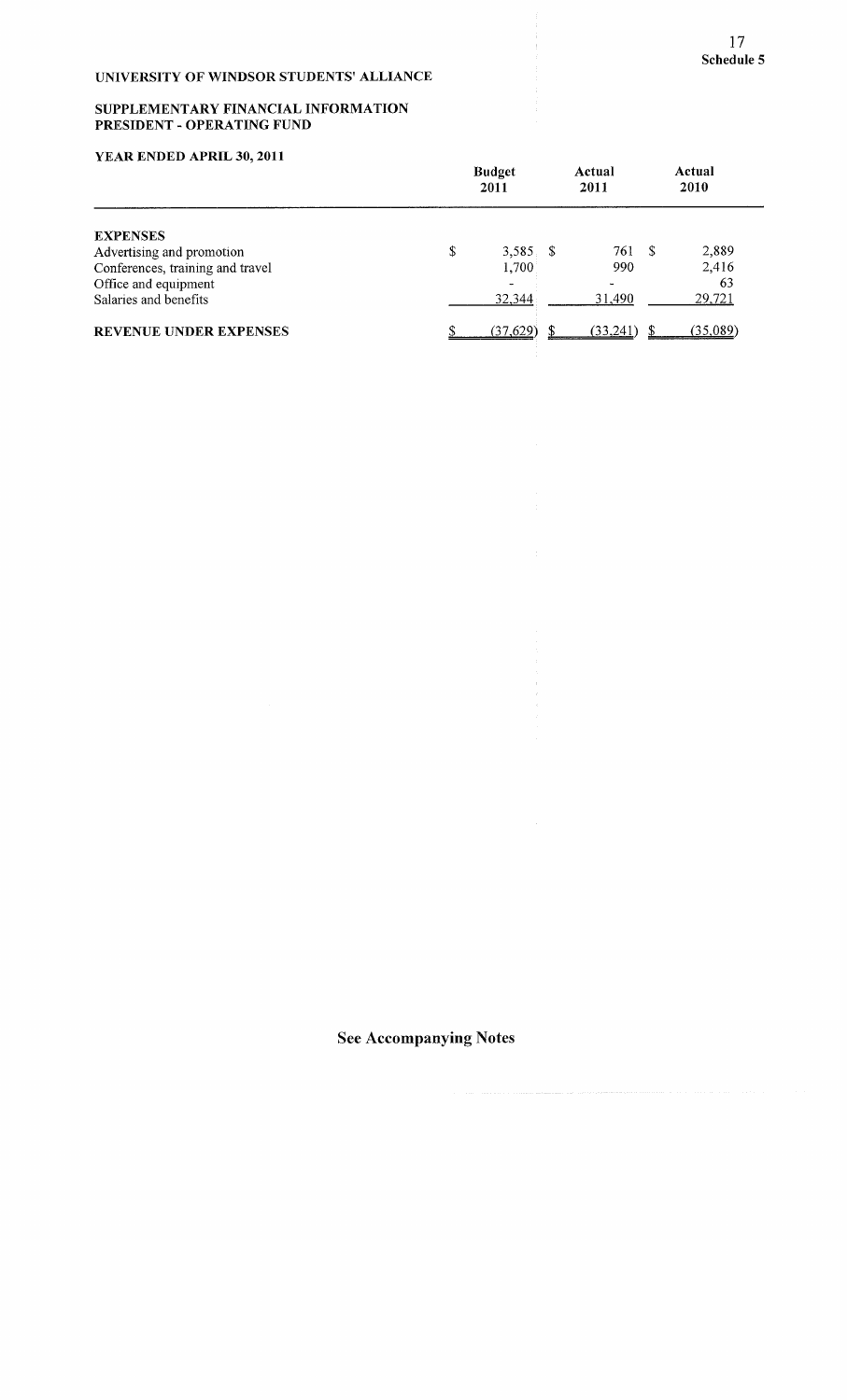#### SUPPLEMENTARY FINANCIAL INFORMATION VICE-PRESIDENT ADMINISTRATION - OPERATING FUND

# YEAR ENDED APRIL 30, 2011

| 1 EAR ERDED AT RID 50, 2011       | <b>Budget</b><br>2011    | Actual<br>2011 | Actual<br>2010 |
|-----------------------------------|--------------------------|----------------|----------------|
| <b>EXPENSES (RECOVERIES)</b>      |                          |                |                |
| Advertising and promotion         | 2,225                    | 442            | 2,004          |
| Conferences, training and travel  | 2,630                    | 1,476          | 3,648          |
| Miscellaneous expense             | 500                      | 80             | 367            |
| Office and equipment              |                          | 40             | 63             |
| Programming supplies and expenses | $\overline{\phantom{a}}$ |                | (675)          |
| Salaries and benefits             | 36,323                   | 33,358         | 29,966         |
| <b>REVENUE UNDER EXPENSES</b>     | (41, 678)                | (35,396)       | (35, 373)      |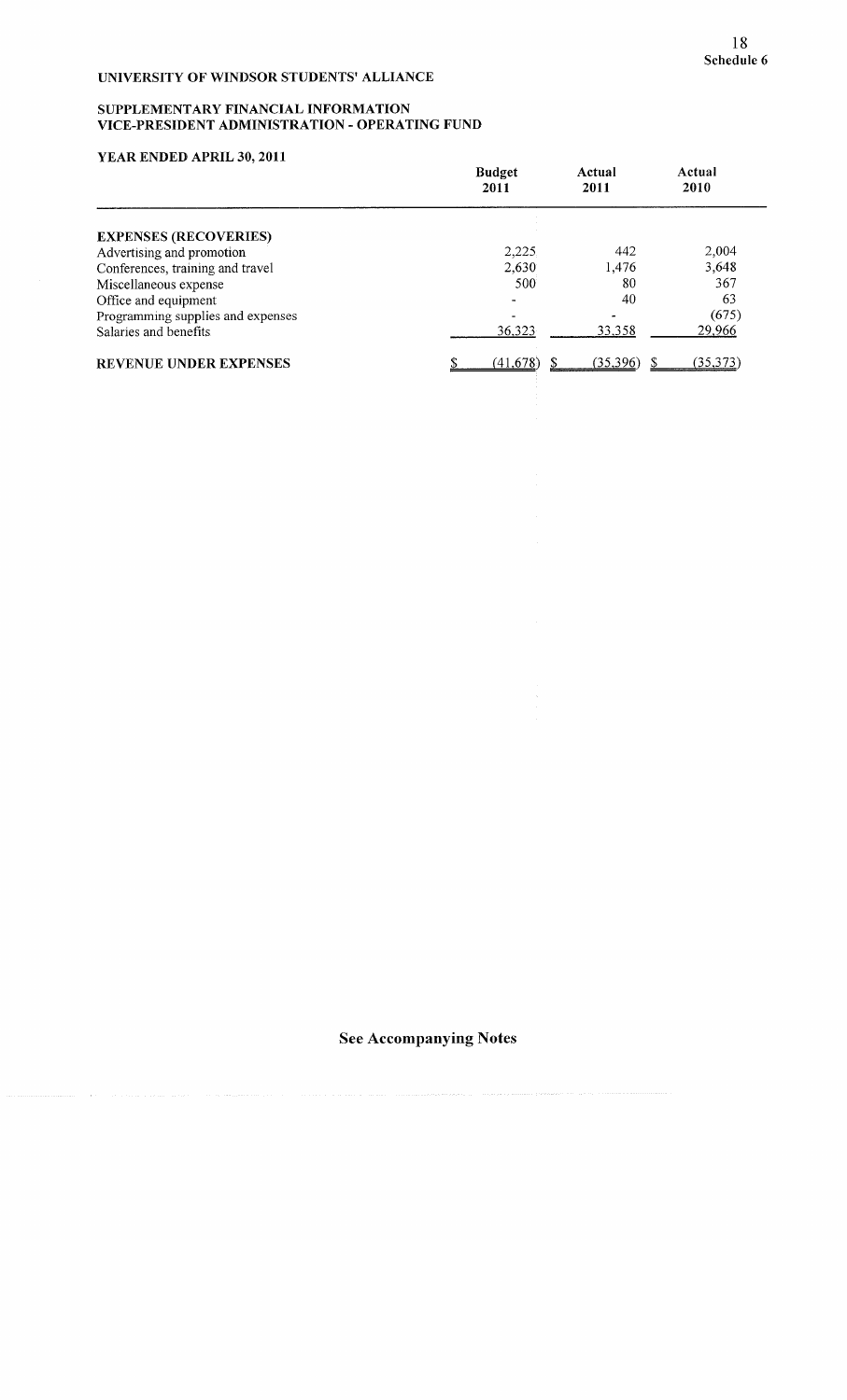## SUPPLEMENTARY FINANCIAL INFORMATION VICE-PRESIDENT FINANCE & OPERATIONS - OPERATING FUND

# YEAR ENDED APRIL **30, 2011**

|                                  | <b>Budget</b><br>2011 |  | Actual<br>2011 |     | Actual<br>2010 |  |
|----------------------------------|-----------------------|--|----------------|-----|----------------|--|
| <b>EXPENSES</b>                  |                       |  |                |     |                |  |
| Advertising and promotion        | \$<br>925 S           |  | 124            | - S | 78             |  |
| Conferences, training and travel |                       |  |                |     | 89             |  |
| Grants and scholarships          | 10.000                |  | 1,000          |     | 20,650         |  |
| Miscellaneous expense            | 500                   |  | 500            |     | 502            |  |
| Office and equipment             |                       |  |                |     | 63             |  |
| Salaries and benefits            | 31,144                |  | 30,541         |     | 28,521         |  |
| <b>REVENUE UNDER EXPENSES</b>    | (42, 569)             |  | (32, 165)      |     | (49, 903)      |  |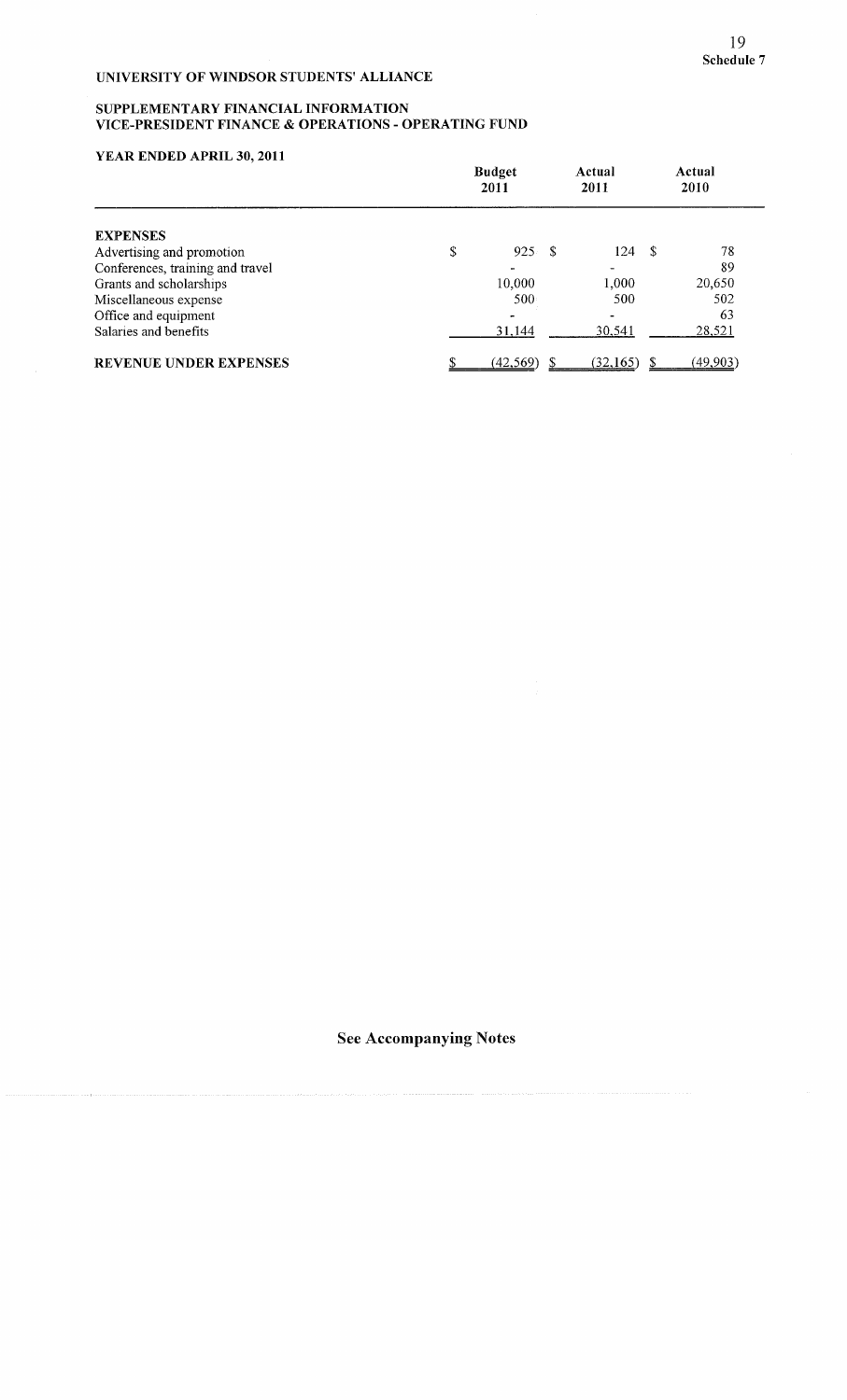#### SUPPLEMENTARY FINANCIAL INFORMATION VICE-PRESIDENT UNIVERSITY AFFAIRS - OPERATING FUND

# YEAR ENDED APRIL **30, 2011**

|                                   | <b>Budget</b><br>2011 |    | Actual<br>2011 |      | Actual<br>2010 |  |
|-----------------------------------|-----------------------|----|----------------|------|----------------|--|
| <b>EXPENSES</b>                   |                       |    |                |      |                |  |
| Advertising and promotion         | \$<br>500 ·           | -8 | 198            | - \$ | 488            |  |
| Conferences, training and travel  | 16,265                |    | 18,123         |      | 28,027         |  |
| Miscellaneous expense             | 500                   |    | 598            |      | 3,488          |  |
| Office and equipment              | 125                   |    | ۰              |      | 140            |  |
| Programming supplies and expenses |                       |    |                |      | 450            |  |
| Salaries and benefits             | 31,144                |    | 30,779         |      | 28,773         |  |
| REVENUE UNDER EXPENSES            | (48, 534)             |    | (49,698)       |      | (61, 366)      |  |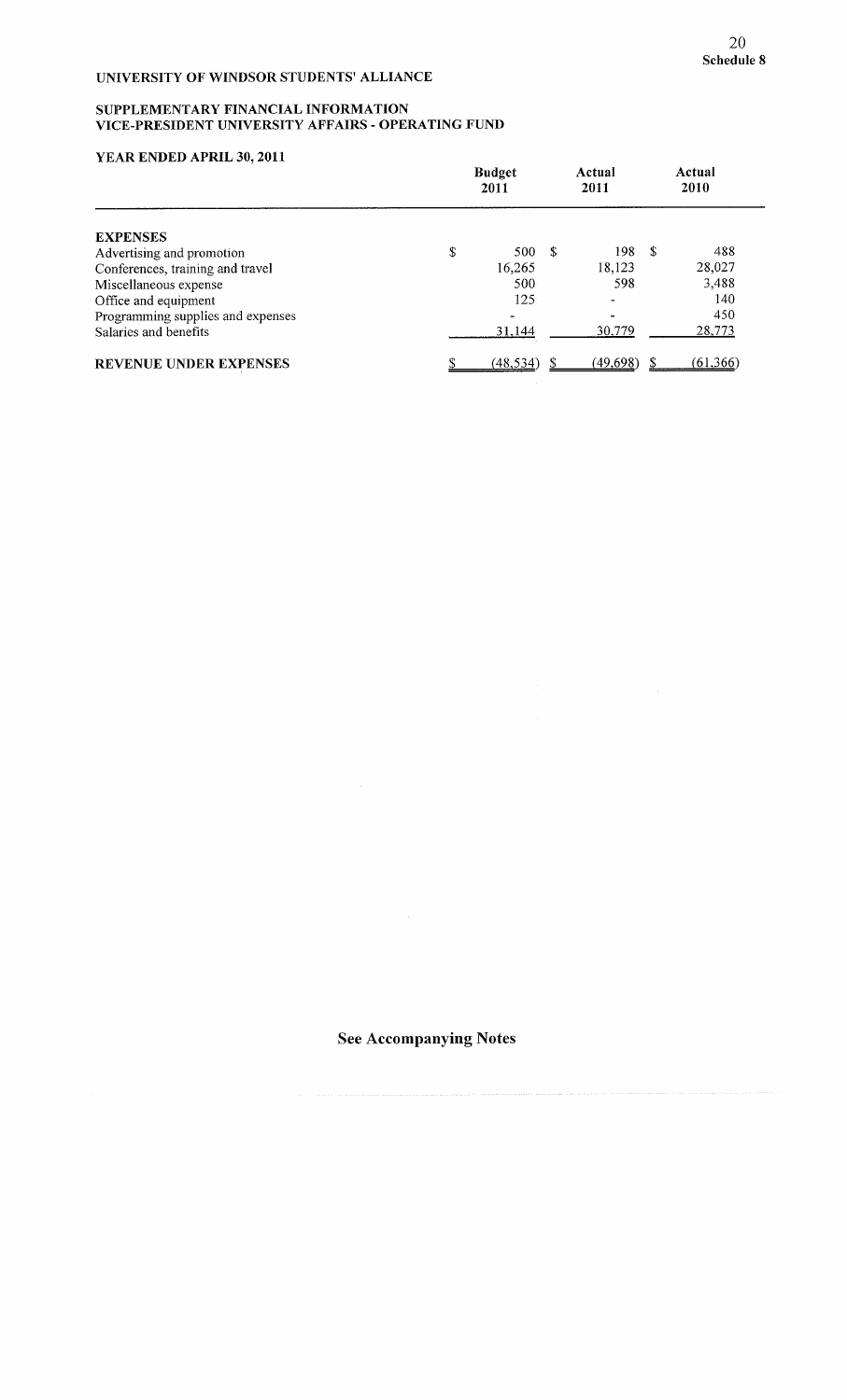#### **SUPPLEMENTARY** FINANCIAL INFORMATION **PROGRAMMING - OPERATING FUND**

# **YEAR ENDED APRIL 30, 2011**

|                                   | <b>Budget</b><br>2011 | Actual<br>2011          | Actual<br>2010 |
|-----------------------------------|-----------------------|-------------------------|----------------|
| <b>REVENUE</b>                    |                       |                         |                |
| Sales and advertising             | \$<br>15,000          | 27,244<br><sup>\$</sup> | -S<br>23,502   |
| Other revenue                     |                       | 20                      | 1,097          |
|                                   | 15,000                | 27,264                  | 24,599         |
| <b>EXPENSES</b>                   |                       |                         |                |
| Advertising and promotion         | 3,700                 | 339                     | 3,908          |
| Conferences, training and travel  | 2,700                 | 1,796                   | 4,023          |
| Miscellaneous expense (recovery)  | 1,000                 |                         |                |
| Office and equipment              | 500                   |                         | 582            |
| Programming supplies and expenses | 63,200                | 72,146                  | 70,303         |
|                                   | 71,100                | 74,281                  | 78,816         |
| <b>REVENUE UNDER EXPENSES</b>     | (56,100)              | (47, 017)               | (54,217)<br>S  |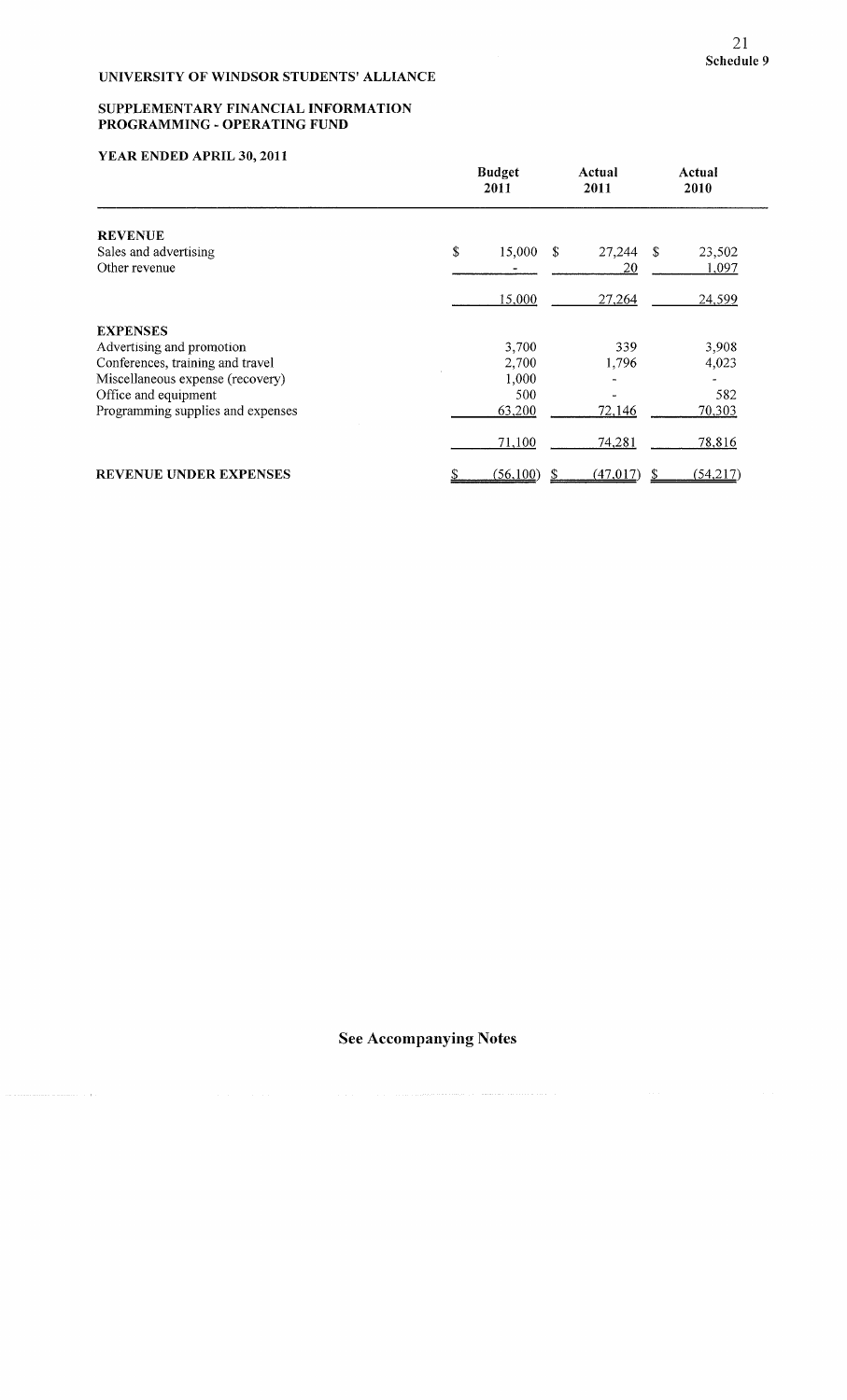#### SUPPLEMENTARY FINANCIAL INFORMATION PUBLICATIONS **-** OPERATING FUND

# YEAR ENDED APRIL 30, 2011

|                                  | <b>Budget</b> | Actual  | Actual     |
|----------------------------------|---------------|---------|------------|
|                                  | 2011          | 2011    | 2010       |
| <b>REVENUE</b>                   | 46,000        | 35,915  | 46,356     |
| Sales and advertising            |               | S.      | S.         |
| <b>EXPENSES</b><br>Cost of sales | 40,753        | 36,138  | 38,982     |
| Salaries and benefits            | 4,378         | 3,541   | 3,566      |
|                                  | 45,131        | 39,679  | 42,548     |
| REVENUE OVER (UNDER) EXPENSES    | 869           | (3,764) | 3,808<br>S |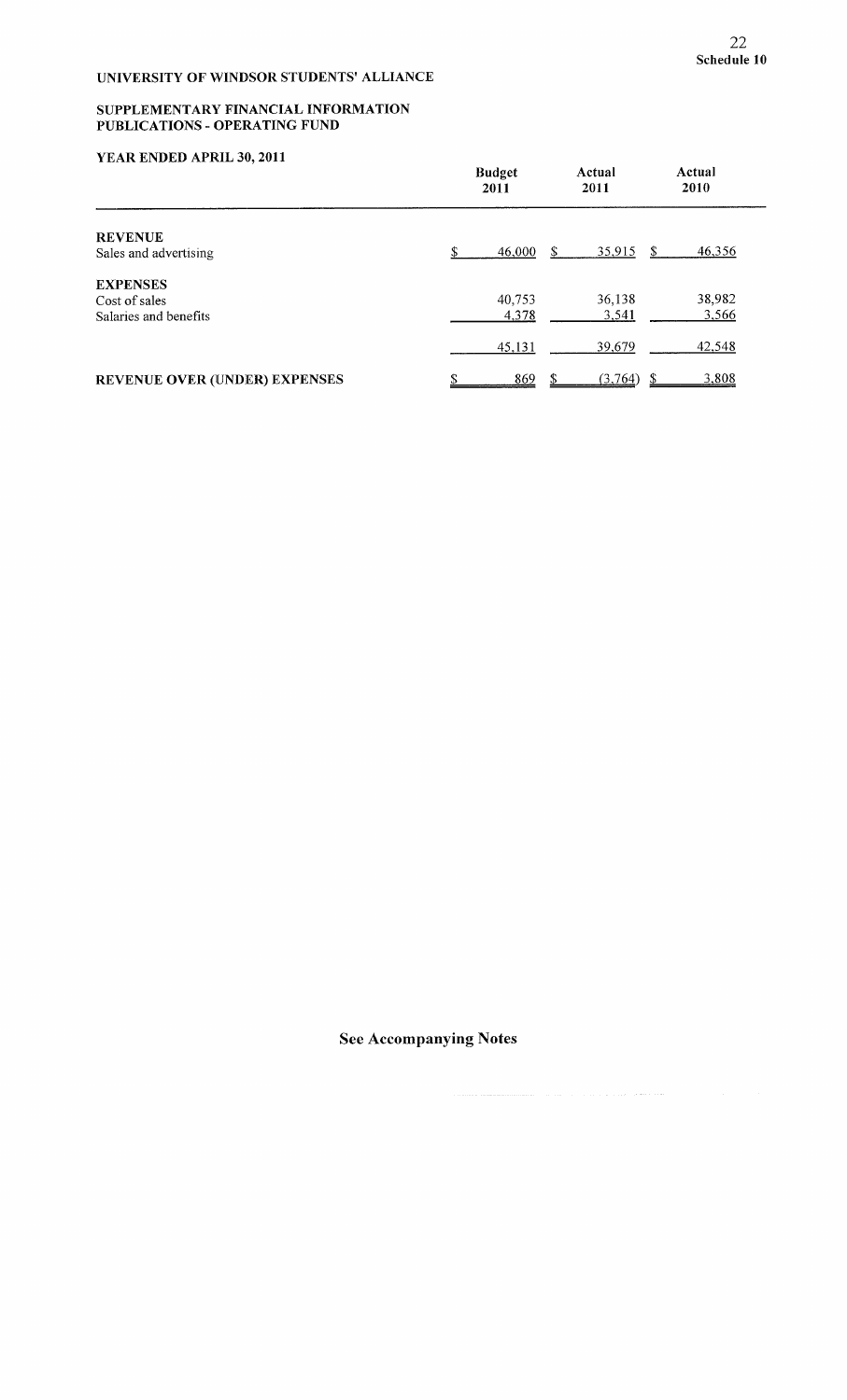## SUPPLEMENTARY FINANCIAL INFORMATION **LANCE**

# **YEAR ENDED APRIL 30, 2011**

|                                  | <b>Budget</b><br>2011 | Actual<br>2011 | Actual<br>2010    |          |
|----------------------------------|-----------------------|----------------|-------------------|----------|
| <b>REVENUE</b>                   |                       |                |                   |          |
| Student fees                     | \$                    | \$<br>57,223   | $\mathbb S$       | 56,312   |
| Sales and advertising            |                       | 45,094         |                   | 58,169   |
|                                  |                       | 102,317        |                   | 114,481  |
| <b>EXPENSES</b>                  |                       |                |                   |          |
| Amortization                     |                       | 41             |                   | 3,945    |
| Advertising and promotion        |                       |                |                   | 10       |
| Bad debts                        |                       | 6,673          |                   | 5,089    |
| Conferences, training and travel |                       | 571            |                   | 524      |
| Cost of sales                    |                       | 15,437         |                   | 17,860   |
| Miscellaneous expense            |                       | 2,651          |                   | 2,452    |
| Office and equipment             |                       | 3,797          |                   | 4,826    |
| Salaries and benefits            |                       | 87,789         |                   | 94,787   |
| Telephone, utilities and taxes   |                       | 2,030          |                   | 2,216    |
|                                  |                       | 118,989        |                   | 131,709  |
| REVENUE UNDER EXPENSES           | \$                    | (16, 672)      | $\mathbf{\Sigma}$ | (17,228) |